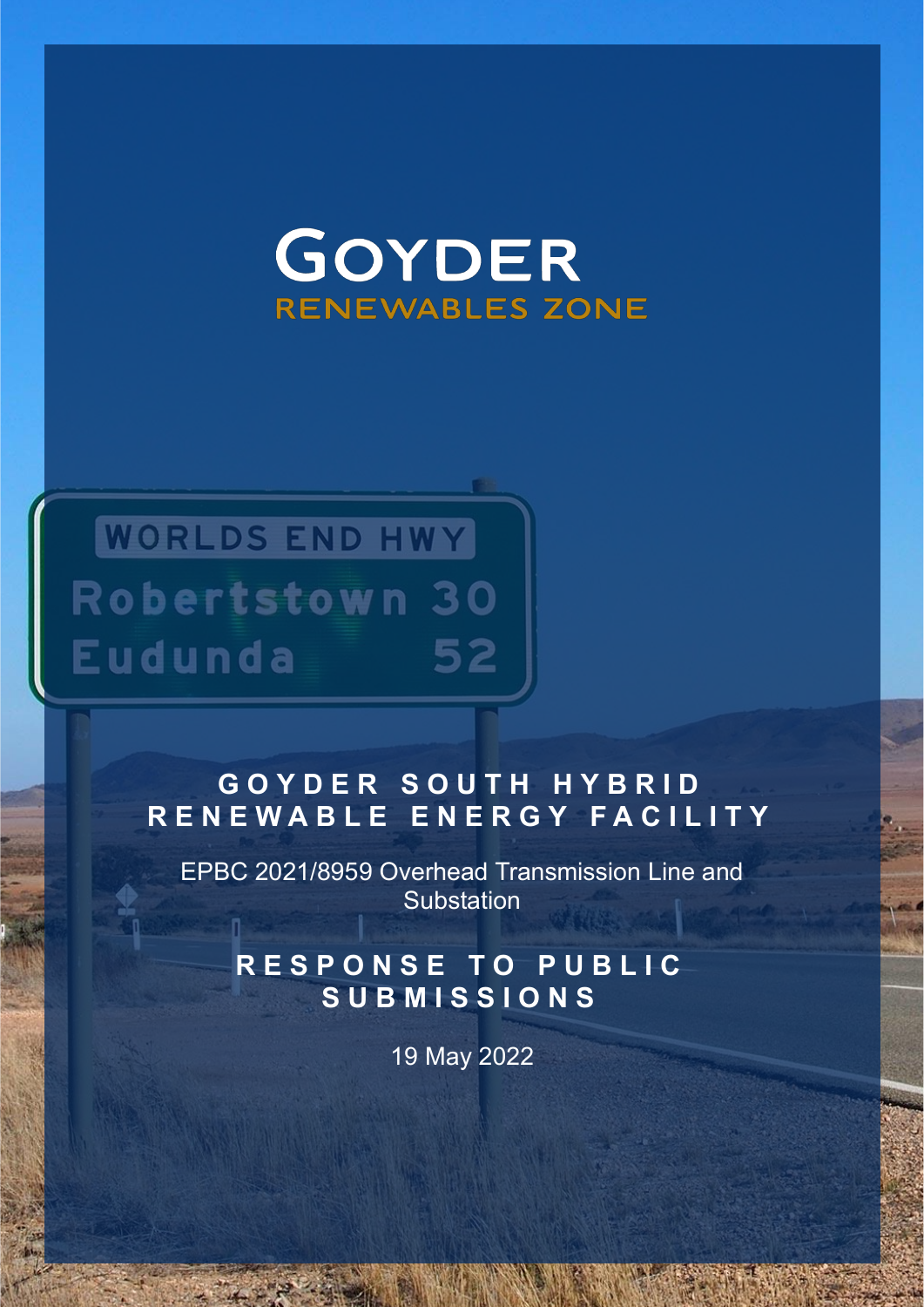### **Response to Public Submissions**

#### **Contents**

| 4. COMMITMENTS AND CHANGES TO THE PRELIMINARY DOCUMENTATION 13 |  |
|----------------------------------------------------------------|--|
| <b>ADDENDIAIEC</b>                                             |  |

**APPENDICIES** APPENDIX A: COPY OF SUBMISSIONS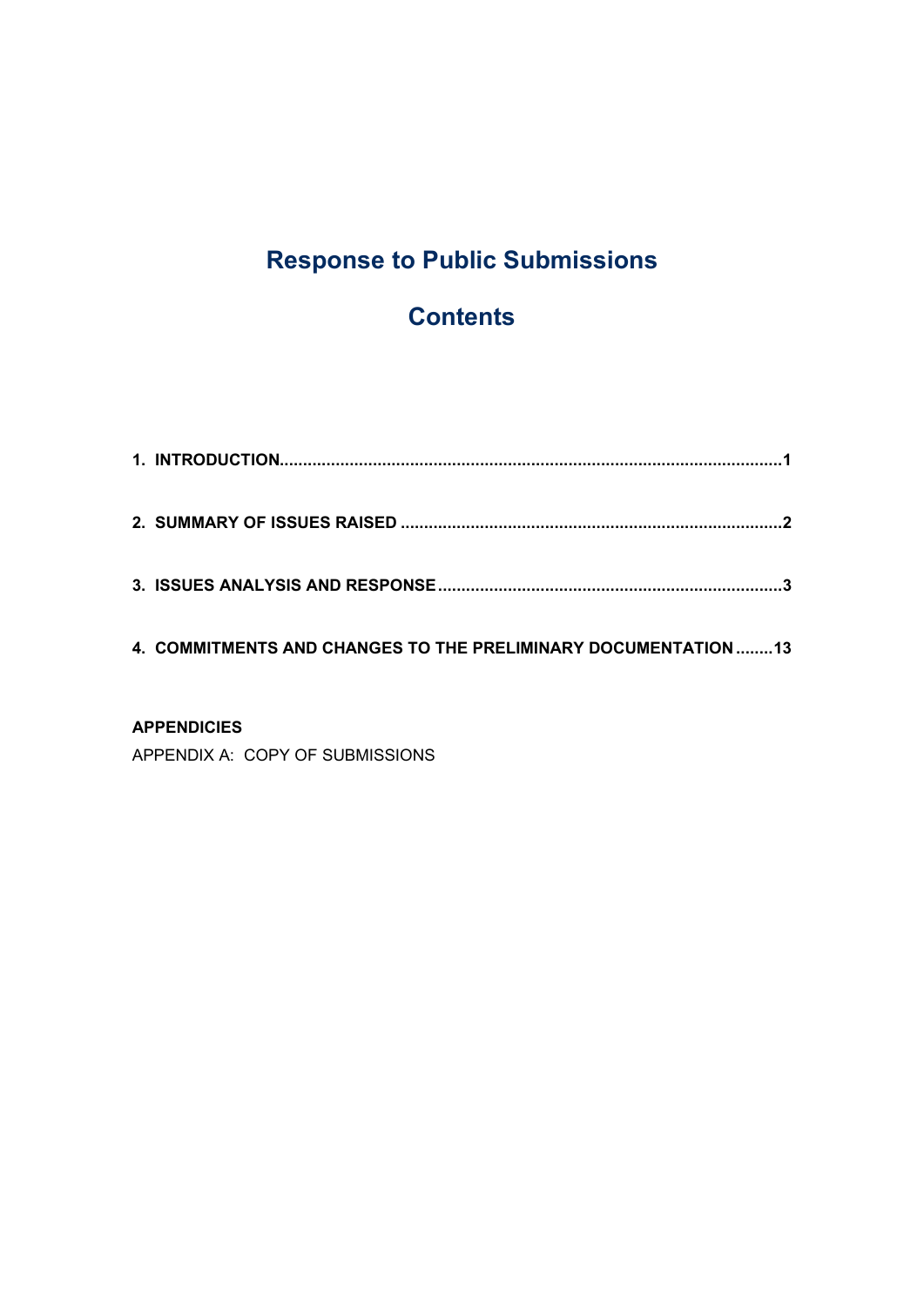#### **1 Introduction**

This Response to Public Submissions (Response) report provides an overview of the public exhibition process associated with EPBC application 2021/8959 - Goyder South Hybrid Renewable Energy Facility -Overhead Transmission Line and Substation (OTL&SS).

Neoen is proposing to develop a hybrid renewable energy project comprising wind, solar and battery technology. The project will be constructed in stages with the first stage (Stage 1) comprising approximately one third of the wind turbines, a substation, an overhead transmission line and a battery/grid connection.

The **OTL&SS** will be part of this first stage of construction and comprises a new substation (located approximately 10km south of Burra, SA) and a transmission line (through the Worlds End valley) which will connect the new sub-station to the existing Robertstown Substation (located approximately 5km north-east of Robertstown, SA). This action is proposed by the legal entity **Goyder Wind Farm Common Asset Pty Ltd** where the parent Goyder company is Neoen Australia Pty Ltd.

#### EPBC Application Process

Neoen has lodged an EPBC application for Wind Farm 1B with the Department of Agriculture, Water and the Environment (DAWE) - the Agency responsible for the administration of the *Commonwealth Environment Protection and Biodiversity Conservation Act 1999 (EPBC Act)*.

DAWE have undertaken a preliminary evaluation and determined that this portion of the project is a controlled action and will be assessed by preliminary documentation. The proposed action has the potential to have an impact on *Listed Threatened Species* **and Communities** (s18 and s18A), which are protected under Part 3 of the EPBC Act.

The draft Preliminary Documentation was placed on public exhibition from  $4<sup>th</sup>$  May to the 18<sup>th</sup> May 2022 (10 business days). The notice for the public exhibition was placed in the Adelaide Advertiser (being a Statewide daily newspaper) and the Plains Producer (being a regionally based, weekly publication).

A copy of all of this material was made available at the following locations:

- On the project web site https://goyderenergy.com.au
- Neoen Burra shopfront: 7-9 Commercial St Wednesday-Thursday 10.00am 4.00pm or by appointment
- Council Office Burra: 1 Market Square, Mon-Fri 9.00am 5.00pm
- Robertstown War Memorial Community Centre 7 Commercial St, Monday-Friday 9.00am 5.00pm
- $\cdot$  Yorke and Mid North Regional Office DEW: 155 Main North Road Clare, Monday-Friday 9.00am  $-$ 5.00pm.

During this time two submissions were received, a copy of which is contained in Appendix A. The issues raised in the submissions are summarised in the following section.

Neoen's response to the issues raised in the submissions is contained in Section 3.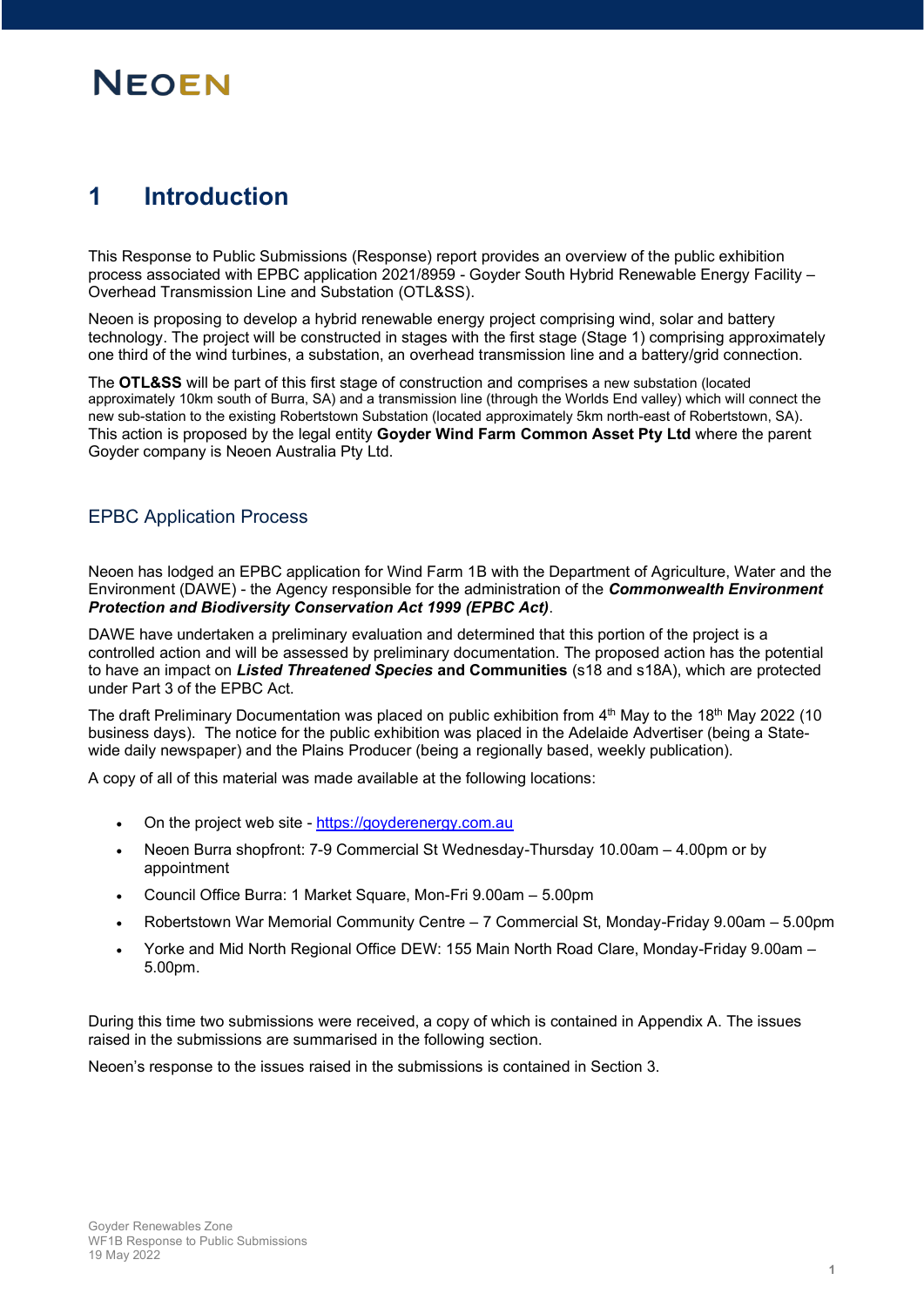#### **2 Summary of Issues Raised**

As previously identified, the Preliminary Documentation was placed on Public Exhibition between the 4<sup>th</sup> May to the 18<sup>th</sup> May 2022. Two submissions were received during this period from:

- $\times$  (received on 17/5/22)
- x (received 18/5/22)

A copy of the submissions is included in Appendix A. Please note that personal details have been redacted.

The issues raised in these submissions are summarised below and addressed in detail in the following section.

#### 2.1  $\times\times\times$  Submission

The  $\chi \times \chi$  submission identifies a number of general environmental impact issues, some of which are more relevant to the State level of assessment than an EPBC assessment of Matters of National Environmental Significance.

However, this submission does highlight several issues including:

- the overall impact for the region (Burra Creek, hilltops, Gorge)
- Referencing the Relevant Recovery Plans;
- Impact on Pigmy Blue Tounge lizards and birds

This submission is addressed in more detail in Section 3.

#### 2.2 XX Submission

The  $\times$  submission raises issues relating to the impact of the project on southern hairy-nosed wombat (SHNW) populations in the area. The submission identifies concerns about the identification of populations and their warrens, the potential for impact on these populations and the approach proposed to manage such impacts.

The SHNW is not an EPBC listed species and therefore not relevant to the EPBC referral process. As such this submission has not been addressed in detail, but the following is provided for information.

The initial survey work identified the presence of SHNWs and Neoen understand the longer-term infrastructure management issues that can be associated with wombat populations and has instructed its contractor to minimise impacts in accordance with DA obligations.

Where SNHWs are present at infrastructure locations, management will occur according to a Wombat Management Plan currently under preparation for the Construction and Operation phases of the project.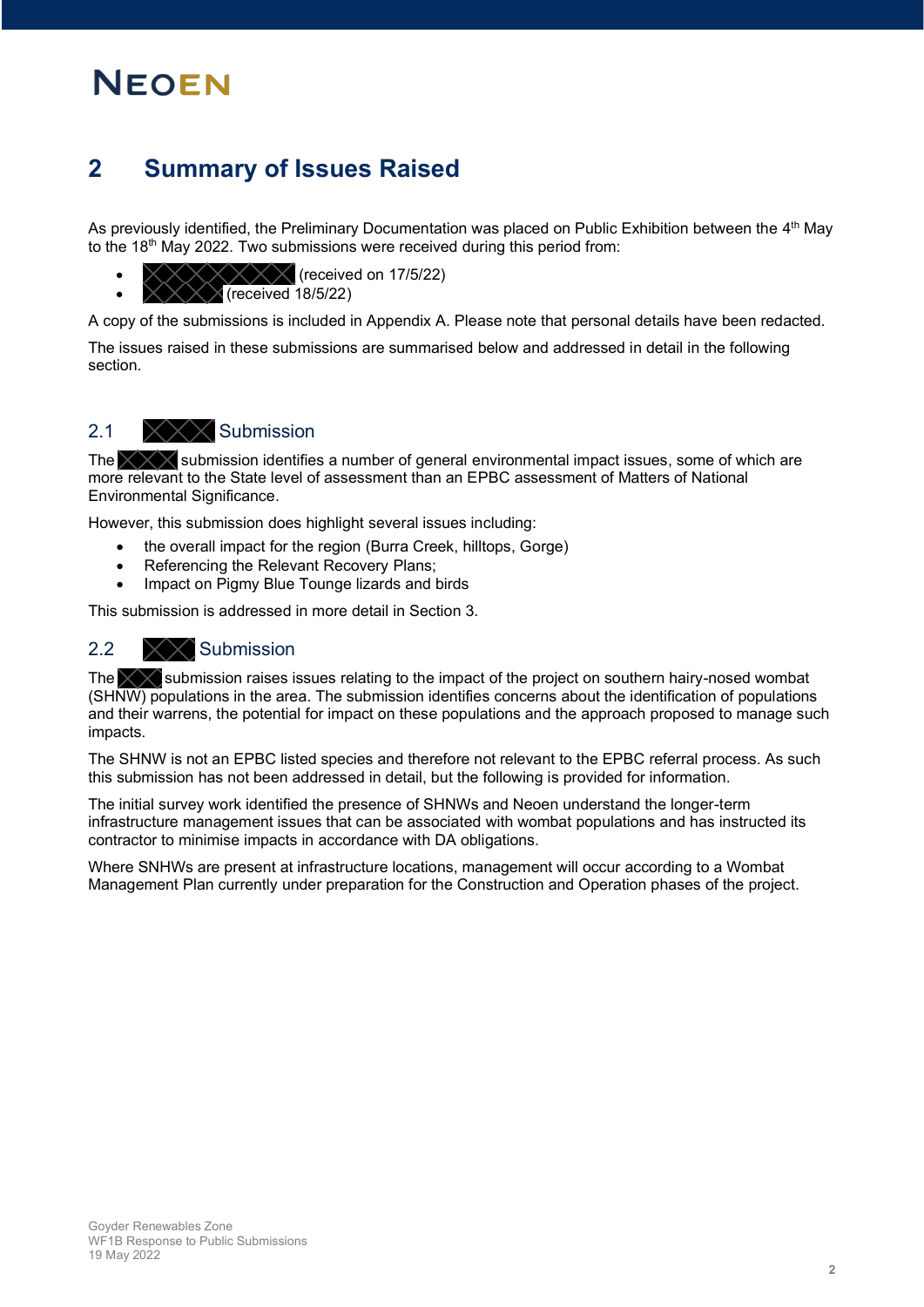

#### **3. Issues Analysis and Response**

It is emphasised that, in addition to the issues raised that are relevant to an EPBC Assessment, some of the issues raised are more relevant to State level legislation. Issues raised that are not relevant to any legislative assessment have not been included in the summary.

This project has been assessed by the State-level independent assessment authority which took into account submissions made during the public consultation period (19/8/20-18/9/20). The project has also been assessed by the State-level Native Vegetation Council. Both applications have been approved with appropriate Conditions including the requirement for a project-specific CEMP.

#### 3.1 Response to  $\times \times \times$  Submission

The following table addresses the matters raised in the Dunstan submission.

| Comments received from $J \times X$<br>Ivia email RE: 2021/8959 - Goyder South Overhead Transmission Line (OTL) and Substation                                                               |                                                                                                                                                                                                                                                                                                                                                                                                                                                                                                                                                                                   |  |
|----------------------------------------------------------------------------------------------------------------------------------------------------------------------------------------------|-----------------------------------------------------------------------------------------------------------------------------------------------------------------------------------------------------------------------------------------------------------------------------------------------------------------------------------------------------------------------------------------------------------------------------------------------------------------------------------------------------------------------------------------------------------------------------------|--|
| <b>Comment</b>                                                                                                                                                                               | <b>Response</b>                                                                                                                                                                                                                                                                                                                                                                                                                                                                                                                                                                   |  |
| In regards to the Goyder South Hybrid<br>Renewable Energy Facility Wind Farm                                                                                                                 | EBS Ecology and Neoen have a thorough understanding of the environment within and surrounding the Project<br>Area, as evidenced by the significant efforts made to avoid sensitive areas within the region.                                                                                                                                                                                                                                                                                                                                                                       |  |
| projects, I wish to express concerns in<br>response to the preliminary documentation<br>provided.                                                                                            | As outlined in Section 2.2.1 of the Preliminary Documentation (page 12) "Neoen have undertaken a significant<br>and extensive amount of technical investigations during the planning phase to identify potential impacts of the<br>proposed action on the environment and have adjusted the design, particularly the location and layout of                                                                                                                                                                                                                                       |  |
| Do EBS ecology and Neoen understand the                                                                                                                                                      | infrastructure, as much as possible and practicable, to avoid and minimise impacts on the environment."                                                                                                                                                                                                                                                                                                                                                                                                                                                                           |  |
| overall importance as an entirety, for<br>example, Porter Lagoon, Apoinga Lagoon,<br>Burra Creek, Hopkins Creek, Reed Creek,<br>the Tothill Range and lagoons to the east of<br>these areas. | As stated in Section 2.2.2 (page 13) of the Preliminary Documentation "EBS Ecology has undertaken ecological<br>studies of the Project Area on behalf of Neoen and other parties since a wind farm was first proposed for the<br>area in 2008. This includes both baseline flora and fauna studies and targeted surveys for threatened species,<br>as outlined in Table 7" (which references ten separate ecological surveys/assessments undertaken for the<br>Goyder South Project).                                                                                             |  |
|                                                                                                                                                                                              | As stated in Section 2.4.5 (page 31) of the Preliminary Documentation, "the OTL [Overhead Transmission Line]<br>will cross Burra Creek in two locations. One crossing will be approximately 2.5 km east of Substation West,<br>where the direction of the OTL is west-east and where Burra Creek is flowing in a southerly direction. The other<br>crossing will be where the direction of the OTL is north-south and where Burra Creek is flowing in an easterly<br>direction towards the Mimbara Conservation Park (which is outside of the Goyder South Project Area). The OTL |  |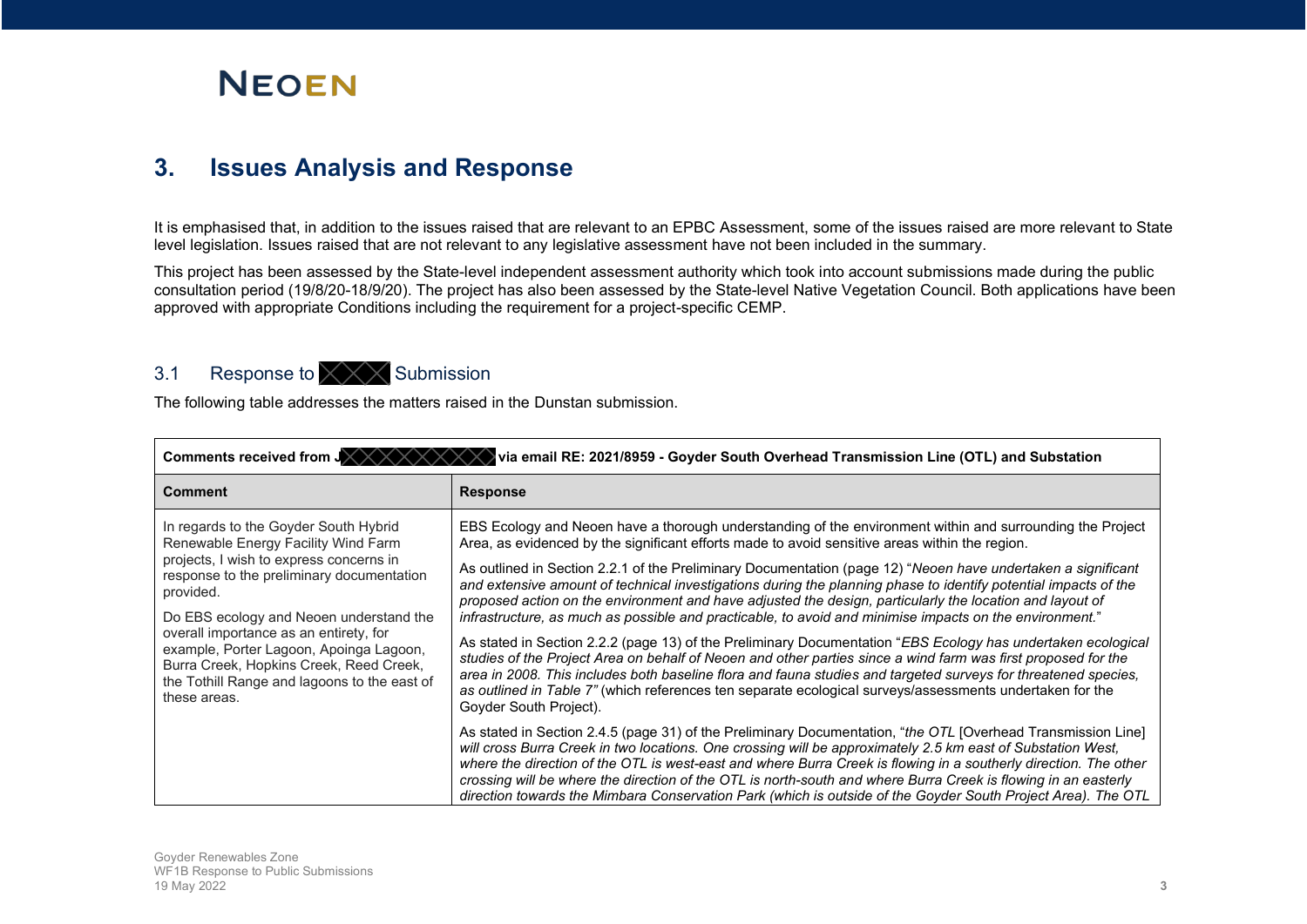|                                                                                                                                                                               | will also cross numerous small ephemeral creeks and drainage lines. There is one ephemeral drainage line<br>located approximately 100 m south of substation west, which flows towards the east."                                                                                                                                                                                                                                                                                                                                                                                                                                                                                                                                                                                                                                                                                                                |
|-------------------------------------------------------------------------------------------------------------------------------------------------------------------------------|-----------------------------------------------------------------------------------------------------------------------------------------------------------------------------------------------------------------------------------------------------------------------------------------------------------------------------------------------------------------------------------------------------------------------------------------------------------------------------------------------------------------------------------------------------------------------------------------------------------------------------------------------------------------------------------------------------------------------------------------------------------------------------------------------------------------------------------------------------------------------------------------------------------------|
|                                                                                                                                                                               | In particular, the Goyder South Hybrid Renewable Energy Facility: Flora and Fauna Assessment (EBS Ecology<br>2020) documents the findings of ecological assessment undertaken for the Goyder South Project. For example<br>(page 17): "Burra Creek Gorge Reserve holds ecological significance for the local area; River Red Gums<br>(Eucalyptus camaldulensis) feature along the Burra Creek and provide important habitat for birds and other<br>wildlife  World's End Gorge is an area rich in biodiversity, with mallee scrubland, peppermint grassy woodland<br>and tussock grassland communities present within the Gorge. Neoen has committed to implementing a 3 km<br>buffer from Burra Creek Gorge campground to the nearest proposed wind turbine."                                                                                                                                                  |
|                                                                                                                                                                               | Furthermore, Section 6.2 (page 44-45) describes the vegetation associations within the Goyder South Project<br>Area, including variation identified between eastern and western sectors, with each sector comprised of two<br>parallel ridges (i.e. ranges):                                                                                                                                                                                                                                                                                                                                                                                                                                                                                                                                                                                                                                                    |
|                                                                                                                                                                               | "The vegetation attributes of the Project Area can be separated in to eastern and western sectors, which are<br>divided by Burra Creek. Each sector is comprised of two parallel ridges. The western ridges were categorised<br>as an agricultural zone landscape, within which native vegetation consisted of grasslands and tall woodlands of<br>moderate quality, of which the woodland was mostly represented by Eucalyptus leucoxylon ssp. pruinosa<br>(Inland South Australian Blue Gum). There was extremely low vegetation remnancy in the western sector due to<br>extensive cropping. Where remnant vegetation occurred, stock had degraded the quality of the vegetation.<br>Where remnant woodlands occurred in the western sector, there were considered important for the<br>conservation of regional fauna species (see Section 7.3.2), many of which are now threatened due to habitat<br>loss. |
|                                                                                                                                                                               | The eastern ridges receive lower rainfall than those in the west, and therefore, pastoral land practices were<br>more widely used than agricultural land practices. Vegetation communities were also reflective of lower rainfall,<br>comprising of native pine and Mallee woodlands, and chenopod shrublands. While stock grazing had degraded<br>the quality of these vegetation communities, all the vegetative stratums were intact. The vegetation<br>communities within the eastern ridges have higher remnancy due to their low agricultural value."                                                                                                                                                                                                                                                                                                                                                     |
|                                                                                                                                                                               | Additionally, Section 6.6 (page 84) outlines key habitat features including "Numerous creeklines and low lying<br>areas - providing ephemeral flowing water and pooled water potentially utilised by a range of terrestrial and<br>aquatic fauna  Burra Creek was flowing at the time of the surveys."                                                                                                                                                                                                                                                                                                                                                                                                                                                                                                                                                                                                          |
|                                                                                                                                                                               | As stated in Section 5.1.4 (page 38) "Porter Lagoon may provide a refuge for waterbirds such as the Banded<br>Stilt (Cladorhynchus leucocephalus), Red-necked Avocet (Recurvirostra novaehollandiae), waterfowl and other<br>waders during good seasons where water is plentiful."                                                                                                                                                                                                                                                                                                                                                                                                                                                                                                                                                                                                                              |
|                                                                                                                                                                               | As such, EBS Ecology and Neoen have a thorough understanding of the environment, including the creeks,<br>lagoons and ranges within and surrounding the Project Area.                                                                                                                                                                                                                                                                                                                                                                                                                                                                                                                                                                                                                                                                                                                                           |
| My concerns expand to question whether the<br>following recovery plans have been taken<br>into serious consideration. There is a<br>significant aspect of each of these plans | As outlined in Section 1.5 of the Preliminary Documentation (page 8) the Recovery Plan for the Pygmy<br>Bluetongue Lizard Tiliqua adelaidensis, the National Recovery Plan for the Peppermint Box (Eucalyptus<br>odorata) Grassy Woodland of South Australia ecological community 2012 and the National Recovery Plan for                                                                                                                                                                                                                                                                                                                                                                                                                                                                                                                                                                                       |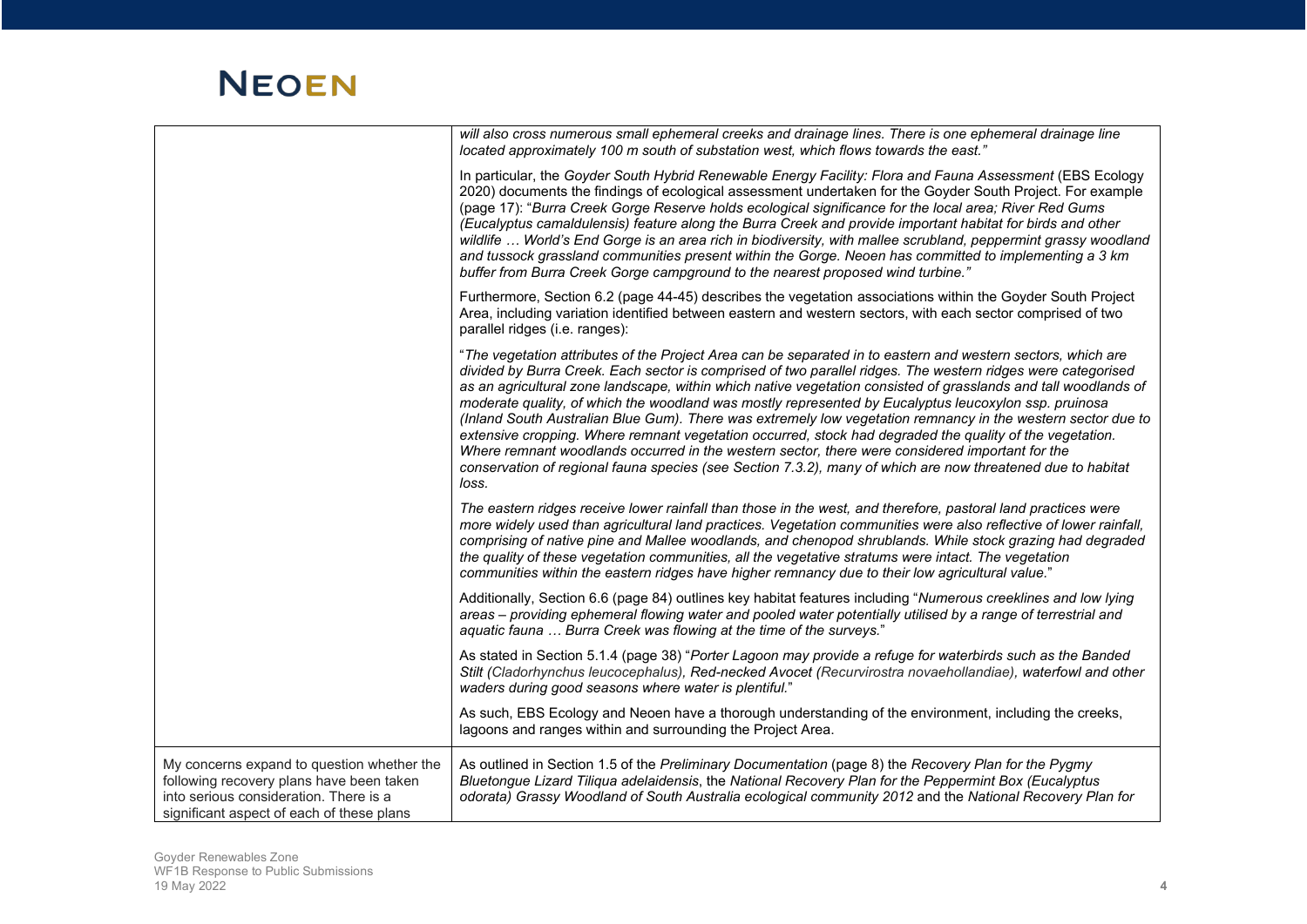| missing from any reports provided; Recovery<br>Plan for the Pygmy Bluetongue Lizard,<br>Recovery Plan for Peppermint Box<br>(Eucalyptus odorata) Grass Woodlands of<br>South Australia, Recovery plan for the Iron-<br>Grass Natural Temperate Grassland South<br>Australia.                                                               | the Iron-grass Natural Temperate Grassland of South Australia Ecological Community have been referred to (as<br>a minimum) during preparation of the Preliminary Documentation.                                                                                                                                                                                                                                                                                                                                                                                                                                                                                                                                                                                                                                                                                                                                                                                                                                                                                                                                                                                                                                  |
|--------------------------------------------------------------------------------------------------------------------------------------------------------------------------------------------------------------------------------------------------------------------------------------------------------------------------------------------|------------------------------------------------------------------------------------------------------------------------------------------------------------------------------------------------------------------------------------------------------------------------------------------------------------------------------------------------------------------------------------------------------------------------------------------------------------------------------------------------------------------------------------------------------------------------------------------------------------------------------------------------------------------------------------------------------------------------------------------------------------------------------------------------------------------------------------------------------------------------------------------------------------------------------------------------------------------------------------------------------------------------------------------------------------------------------------------------------------------------------------------------------------------------------------------------------------------|
| Burra Creek and the thousands of birds in<br>wet and dry seasons, and the seasonal<br>migration of birds and animals to the Tothill<br>ranges from the east is an example of one<br>crucial aspect of the area that is neglected<br>throughout these reports.                                                                              | Neoen has recognised the ecological significance of Burra Creek, wet and dry seasons, and migratory birds.<br>For example, the Goyder South Hybrid Renewable Energy Facility: Flora and Fauna Assessment (EBS Ecology<br>2020) states (page 17): "Burra Creek Gorge Reserve holds ecological significance for the local area; River Red<br>Gums (Eucalyptus camaldulensis) feature along the Burra Creek and provide important habitat for birds and<br>other wildlife  World's End Gorge is an area rich in biodiversity, with mallee scrubland, peppermint grassy<br>woodland and tussock grassland communities present within the Gorge. Neoen has committed to implementing<br>a 3 km buffer from Burra Creek Gorge campground to the nearest proposed wind turbine."                                                                                                                                                                                                                                                                                                                                                                                                                                        |
|                                                                                                                                                                                                                                                                                                                                            | As stated in Section 5.1.4 (page 38) "Porter Lagoon may provide a refuge for waterbirds such as the Banded<br>Stilt (Cladorhynchus leucocephalus), Red-necked Avocet (Recurvirostra novaehollandiae), waterfowl and other<br>waders during good seasons where water is plentiful."                                                                                                                                                                                                                                                                                                                                                                                                                                                                                                                                                                                                                                                                                                                                                                                                                                                                                                                               |
|                                                                                                                                                                                                                                                                                                                                            | Additionally, Section 6.6 (page 84) outlines key habitat features including "Numerous creeklines and low lying<br>areas - providing ephemeral flowing water and pooled water potentially utilised by a range of terrestrial and<br>aquatic fauna  Burra Creek was flowing at the time of the surveys."                                                                                                                                                                                                                                                                                                                                                                                                                                                                                                                                                                                                                                                                                                                                                                                                                                                                                                           |
|                                                                                                                                                                                                                                                                                                                                            | As outlined in Section 9.1 of the Preliminary Documentation (page 142): "Burra Creek Gorge holds ecological<br>significance for the local area and is rich in biodiversity. Neoen has instituted a voluntary 3 km setback from<br>Burra Creek Gorge campground to minimise impact to this area. Furthermore, the area is going to be acquired<br>by Neoen and protected as an offset" (for native vegetation Significant Environmental Benefit). As noted<br>elsewhere, Neoen is currently in advanced discussions with the SA Department of Environment and Water to<br>transform this area into a national park.                                                                                                                                                                                                                                                                                                                                                                                                                                                                                                                                                                                               |
| Are Neoen aware that the hilltops running<br>north and south are the last refuge for flora<br>and fauna as this is the only area absent of<br>cultivation and large-scale chemical<br>spraying? Have they considered the private<br>conservation efforts that have been under<br>development and self-maintained in the area<br>for years? | As stated above, Neoen have a thorough understanding of the environment within and surrounding the Project<br>Area. Information on the hilltops running north and south within and across the Goyder South Project Area is<br>provided in the Goyder South Hybrid Renewable Energy Facility: Flora and Fauna Assessment (EBS Ecology<br>2020). In particular, (page 44-45) "The western ridges were categorised as an agricultural zone landscape,<br>within which native vegetation consisted of grasslands and tall woodlands of moderate quality, of which the<br>woodland was mostly represented by Eucalyptus leucoxylon ssp. pruinosa (Inland South Australian Blue Gum).<br>There was extremely low vegetation remnancy in the western sector due to extensive cropping. Where remnant<br>vegetation occurred, stock had degraded the quality of the vegetation. Where remnant woodlands occurred in<br>the western sector, these were considered important for the conservation of regional fauna species (see<br>Section 7.3.2), many of which are now threatened due to habitat loss.<br>The eastern ridges receive lower rainfall than those in the west, and therefore, pastoral land practices were |
|                                                                                                                                                                                                                                                                                                                                            | more widely used than agricultural land practices. Vegetation communities were also reflective of lower rainfall,<br>comprising of native pine and Mallee woodlands, and chenopod shrublands. While stock grazing had degraded                                                                                                                                                                                                                                                                                                                                                                                                                                                                                                                                                                                                                                                                                                                                                                                                                                                                                                                                                                                   |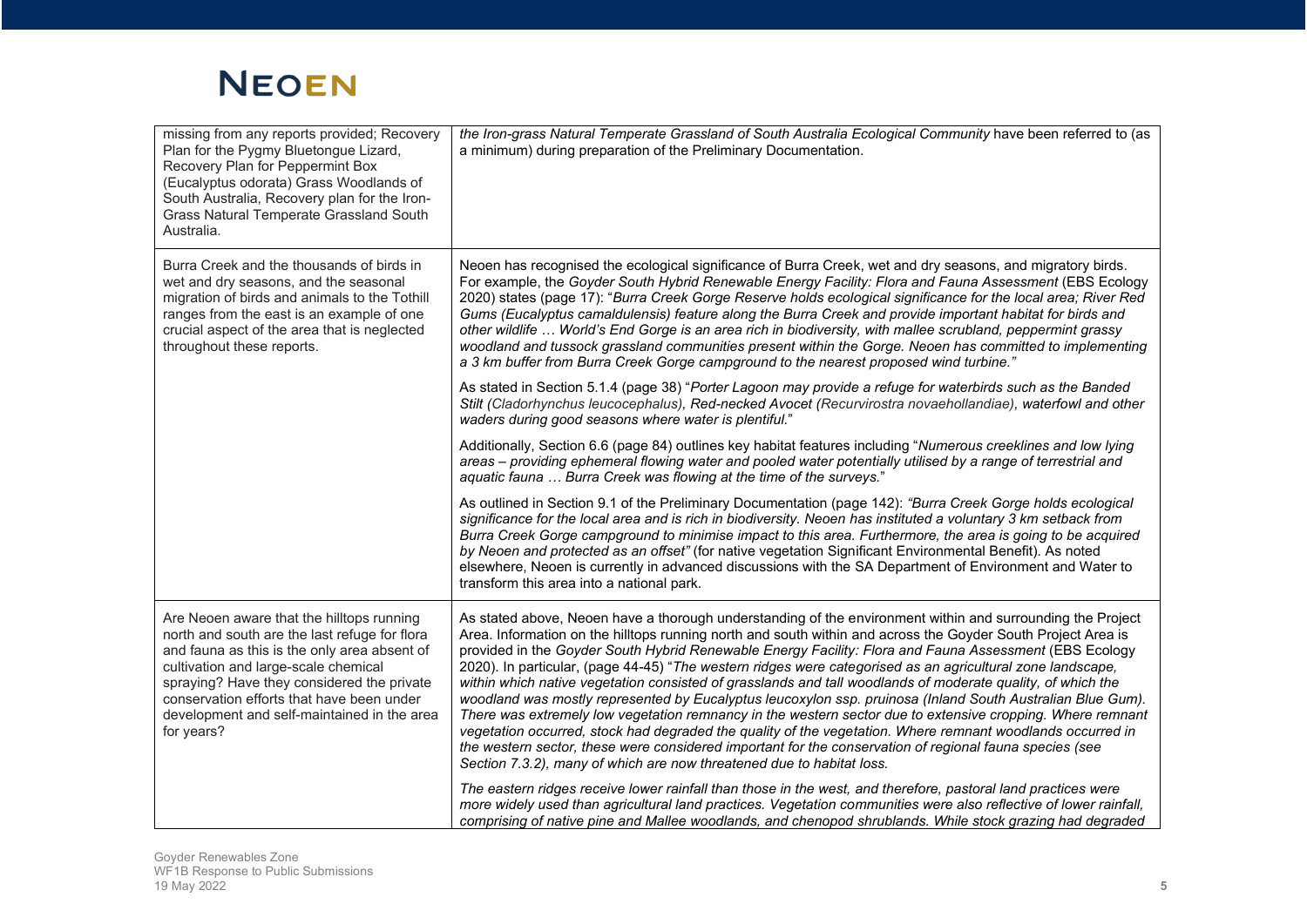|                                                                                                                         | the quality of these vegetation communities, all the vegetative stratums were intact. The vegetation<br>communities within the eastern ridges have higher remnancy due to their low agricultural value."                                                                                                                                                                                                                                                                                                                                                                                                             |
|-------------------------------------------------------------------------------------------------------------------------|----------------------------------------------------------------------------------------------------------------------------------------------------------------------------------------------------------------------------------------------------------------------------------------------------------------------------------------------------------------------------------------------------------------------------------------------------------------------------------------------------------------------------------------------------------------------------------------------------------------------|
|                                                                                                                         | Although some areas are absent of cultivation and large-scale chemical spraying, some areas have been<br>degraded by grazing and are not unaffected habitat.                                                                                                                                                                                                                                                                                                                                                                                                                                                         |
|                                                                                                                         | As outlined in Section 9.1 of the Preliminary Documentation (page 141): Neoen have undertaken a significant<br>and extensive amount of technical investigations during the planning phase to identify potential impacts of the<br>proposed action on the environment and have adjusted the design, particularly the location and layout of<br>infrastructure, as much as possible and practicable, to avoid and/or minimise impacts on the environment."                                                                                                                                                             |
|                                                                                                                         | And (page 141-142): "All stages of the Goyder South Project design have been undertaken with consideration<br>of vegetation mapping, threatened ecological community mapping and the known locations of threatened<br>species populations and habitat"                                                                                                                                                                                                                                                                                                                                                               |
|                                                                                                                         | Furthermore, as outlined in Section 9.2 of the Preliminary Documentation (page 144): "The design has<br>specifically been amended, wherever possible, to avoid and/or minimise impacts to MNES and areas of high<br>conservation and biodiversity value, and impact areas considered to have lower conservation and biodiversity<br>value. For example, infrastructure has been located within areas of cropping land, which are more highly<br>disturbed and unsuitable habitat for MNES, including INTG TEC and other areas outside of INTG TEC to<br>avoid and/or minimise impact to INTG TEC wherever possible." |
|                                                                                                                         | In response to the comments regarding private conservation, Neoen are aware of at least two private<br>conservation areas located adjacent to the Project Area, with these discussed in Section 2.4.2 of the<br>Preliminary Documentation (page 27): "Two private conservation areas are located adjacent to the Project Area:                                                                                                                                                                                                                                                                                       |
|                                                                                                                         | Read Creek: and<br>Hallelujah Hills"                                                                                                                                                                                                                                                                                                                                                                                                                                                                                                                                                                                 |
|                                                                                                                         | Both of these private conservation areas are located south of Burra Creek, with Read Creek approximately<br>3.5 km and Hallelujah Hills approximately 3.4 km West of the OTL. As such the Project will not have any impact<br>on either of these two private conservation areas.                                                                                                                                                                                                                                                                                                                                     |
|                                                                                                                         | Neoen also notes that it has an excellent relationship with Worlds End Conservation (WEC) Pty Ltd, which<br>manages the approximately 511 ha privately-owned property (under a heritage agreement) in the Hallelujah<br>Hills. This land directly borders the Hopkins Creek Conservation Park, which in turn borders the southern edge<br>of the Worlds End Gorge SEB offset area. The addition of the Gorge offset land will result in an unbroken 9 km<br>corridor of protected area through the hill range.                                                                                                       |
|                                                                                                                         | Neoen and EBS staff accompanied WEC Pty Ltd on a tour of their property in 2019 to gain a broad<br>understanding of the group's activities and needs. The parties subsequently agreed that Goyder South would<br>provide annual funding to WEC Pty Ltd throughout the life of the project to support conservation activities.                                                                                                                                                                                                                                                                                        |
| If Neoen and EBS ecology had the<br>knowledge of these recovery plans and the<br>areas can they explain to the EPBC how | Neoen are following and meeting the requirements of state and federal environmental departments.                                                                                                                                                                                                                                                                                                                                                                                                                                                                                                                     |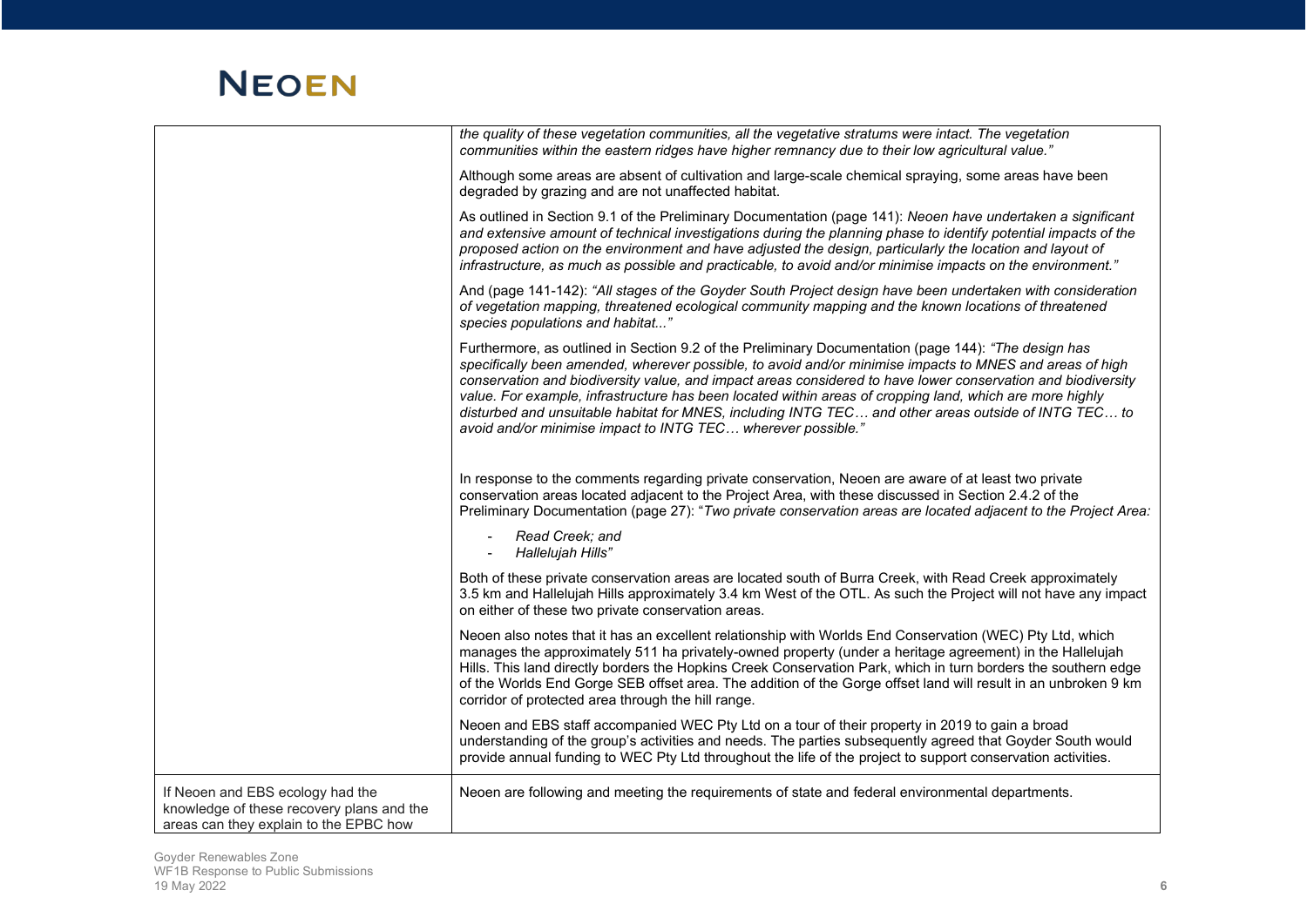

| they justify to still challenge the state and<br>federal environmental departments with a<br>single environmental consultation. Can they<br>explain how bull dozing, blasting and<br>managing a windfarm will improve any part<br>of this area more than the current work, and<br>to justify the cost benefit ratio that seems to<br>be obvious. | As stated in Section 2.4.2 of the Preliminary Documentation (page 27) "The local land use planning policy<br>specifically envisages renewable energy projects as an appropriate land use, subject to avoiding or minimising<br>impacts in accordance with relevant policy." As explained previously (above) impacts have been avoided and<br>minimised as much as possible.<br>The costs and benefits and scale of impact associated with the Project are outlined in Section 3.3 of the<br>Preliminary Documentation (page 44-46), including: "There are a number of costs and benefits that are relevant<br>at a State level and include: |
|--------------------------------------------------------------------------------------------------------------------------------------------------------------------------------------------------------------------------------------------------------------------------------------------------------------------------------------------------|---------------------------------------------------------------------------------------------------------------------------------------------------------------------------------------------------------------------------------------------------------------------------------------------------------------------------------------------------------------------------------------------------------------------------------------------------------------------------------------------------------------------------------------------------------------------------------------------------------------------------------------------|
|                                                                                                                                                                                                                                                                                                                                                  | Benefit - placing downward pressure on electricity prices in South Australia;<br>Benefit - supporting a transition to clean energy generation;<br>Benefit - the protection of the Worlds End Gorge;<br>Cost - impact of construction traffic on State and Regional roads; and<br>Cost - change to visual character of landscape (noting that the area is already substantially modified<br>from a 'natural' state.                                                                                                                                                                                                                          |
|                                                                                                                                                                                                                                                                                                                                                  | Potential short- and long-term costs and benefits at a localised level are further summarised in Table 13 (on<br>page 44).                                                                                                                                                                                                                                                                                                                                                                                                                                                                                                                  |
|                                                                                                                                                                                                                                                                                                                                                  | Neoen are committed "to undertaking local on-ground Significant Environmental Benefit and Offsets (for State<br>Based Native Vegetation Assessment and EPBC) where possible (including Worlds End Gorge, local<br>conservation properties and local farming landholdings)" (page 45).                                                                                                                                                                                                                                                                                                                                                       |
|                                                                                                                                                                                                                                                                                                                                                  | From a broader perspective, Neoen also suggests that local environments should not be considered entirely in<br>isolation from climate outcomes. The renewable energy transition is vital to combating climate change, which<br>will have, and is already having, catastrophic effects across Australia.                                                                                                                                                                                                                                                                                                                                    |
|                                                                                                                                                                                                                                                                                                                                                  | For example, the greenhouse emissions displaced by Goyder South Stages 1A and 1B, which cannot proceed<br>without the ancillary infrastructure which is the subject of this response, are roughly equivalent to planting<br>4.4 million trees.                                                                                                                                                                                                                                                                                                                                                                                              |
|                                                                                                                                                                                                                                                                                                                                                  | In summary, Neoen believe the benefits of Goyder South Stage 1, including the OTL and Substation West,<br>strongly outweigh the costs at both a local and national level.                                                                                                                                                                                                                                                                                                                                                                                                                                                                   |
| Where is the study specifically on the pygmy<br>bluetongue lizards that describes the survival<br>likelihood and sources of food available if the<br>proposed project is approved, and a<br>windfarm is erected in the middle of their                                                                                                           | Section 7.13 (including subsections) in the Preliminary Documentation (page 118-123) outlines the potential<br>impact to PBTL by the OTL and Substation West. In particular (page 121), "No PBTLs were observed within the<br>vicinity of the OTL and Substation West. No likely or potential PBTL habitat occurs within the vicinity of the OTL<br>and Substation West. As such, the OTL and Substation West will not impact upon PBTLs or PBTL habitat." As<br>such, these comments are not relevant to the OTL and Substation West.                                                                                                      |
| habitat? Similarly, where is the study<br>showing the survival likelihood and sources<br>of food and shelter where the proposed<br>relocation would take place? I personally                                                                                                                                                                     | However, these comments have been addressed in the Goyder South Hybrid Renewable Energy Facility EPBC<br>2021/8957 Wind Farm 1B Response to Public Submissions document and the response to these comments is<br>included below.                                                                                                                                                                                                                                                                                                                                                                                                            |
| suggest that pages 13-14 of the Recovery<br>Plan for the Pygmy Bluetongue Lizard is<br>reviewed and specifically addressed.                                                                                                                                                                                                                      | Section 8.5 (including subsections) in the Preliminary Documentation for Stage 1B discusses the likely direct<br>and potential indirect impacts to PBTLs associated with the Project, including potential noise and/or vibration                                                                                                                                                                                                                                                                                                                                                                                                            |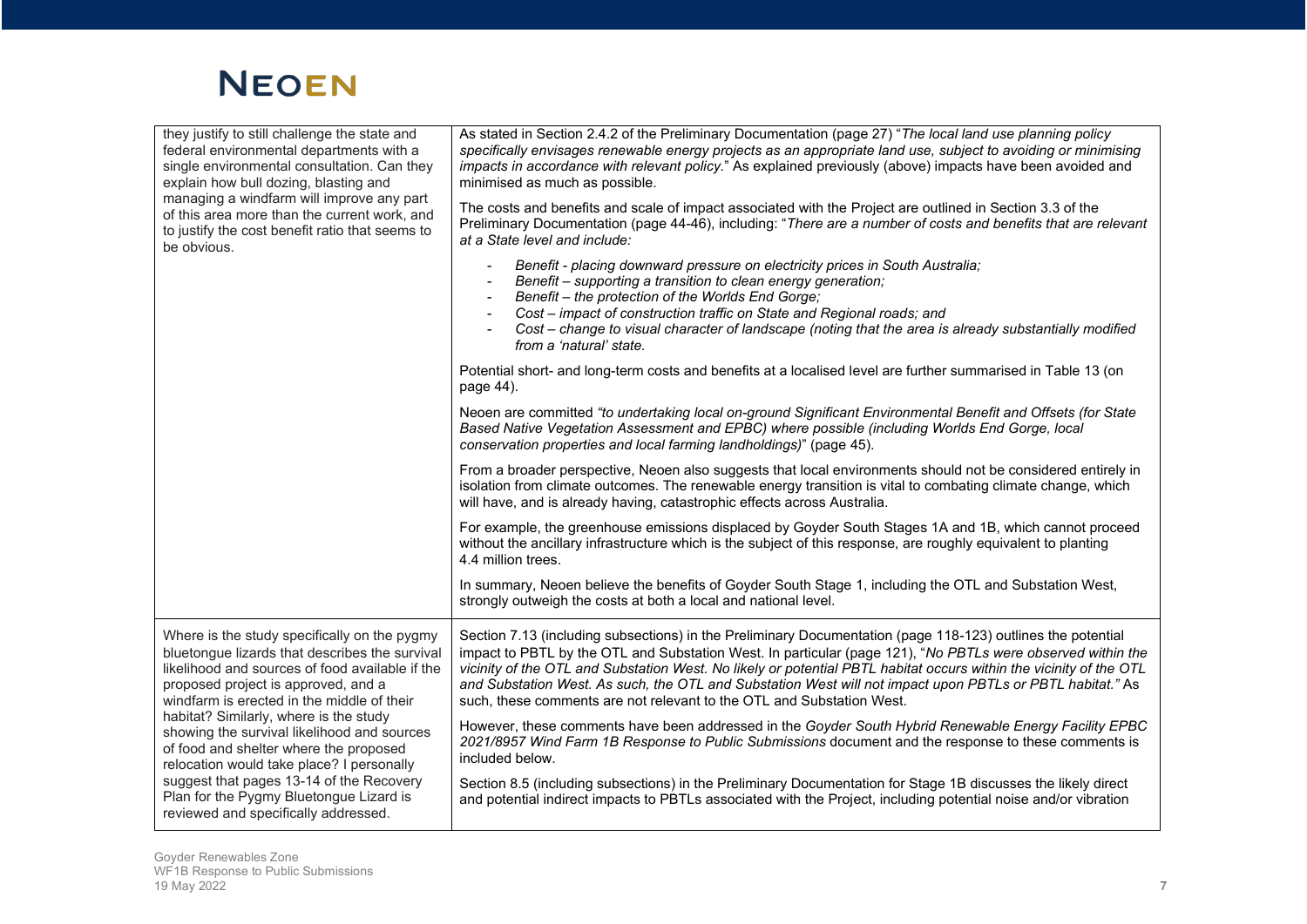| impacts, potential habitat fragmentation impacts, and potential shadow flicker impacts. The following references<br>are provided as examples:                                                                                                                                                                                                                                                                                                                                                                                                                                                                                  |
|--------------------------------------------------------------------------------------------------------------------------------------------------------------------------------------------------------------------------------------------------------------------------------------------------------------------------------------------------------------------------------------------------------------------------------------------------------------------------------------------------------------------------------------------------------------------------------------------------------------------------------|
| Section 8.5.1 (page 159): "In summary, all of the PBTLs located within the Stage 1B Project Area, may not be<br>adversely impacted by turbine noise and/or vibration as they are located 250 m or more from a WTG."                                                                                                                                                                                                                                                                                                                                                                                                            |
| Section 8.5.2 (page 163): "Based on the current knowledge of the species (as outlined above) and the Project<br>layout, it is considered unlikely that the Project will cause significant, or increase, habitat fragmentation to the<br>population of PBTLs within the Project Area."                                                                                                                                                                                                                                                                                                                                          |
| Section 8.5.4 (page 164) "In summary, none of the PBTLs located within the Stage 1B Project Area are likely to<br>be adversely impacted by turbine shadow flicker as they are located 250 m or more from a WTG."                                                                                                                                                                                                                                                                                                                                                                                                               |
| Unfortunately, there is a significant lack of study on Pygmy Blue-tongue Lizards (PBTLs) located within or<br>adjacent to a wind farm. As outlined in Section 11.1 (page 195) of the Preliminary Documentation for Stage 1B:<br>"Only one known study has been undertaken to date specific to the potential impact of a wind farm on PBTLs<br>and it was associated with the Hornsdale Wind Farm.                                                                                                                                                                                                                              |
| An annual PBTL monitoring program is also being undertaken at Hornsdale Wind Farm and monitoring data<br>collected to date suggests that the PBTL population is currently remaining stable. However, this is based on<br>limited data and further monitoring will determine the trajectory or stochasticity of the PBTL population within the<br>Hornsdale offset area."                                                                                                                                                                                                                                                       |
| As outlined in Section 11.1.1 (page 197): "Although the PBTLs within the Hornsdale offset area are located<br>within approximately 220 - 800 m of wind turbines, monitoring data collected to date suggests that the PBTL<br>population is currently remaining stable. This suggests that PBTLs located approximately 220 m (or more) away<br>from wind turbines may not be adversely impacted by turbine vibration, noise and/or shadow flicker. However,<br>this is based on limited data and further monitoring will determine the trajectory or stochasticity of the PBTL<br>population within the Hornsdale offset area." |
| More detailed information is provided in the Preliminary Documentation for Stage 1B.                                                                                                                                                                                                                                                                                                                                                                                                                                                                                                                                           |
| In response to the comment "Similarly, where is the study showing the survival likelihood and sources of food<br>and shelter where the proposed relocation would take place?" Neoen provide the following:                                                                                                                                                                                                                                                                                                                                                                                                                     |
| As outlined in Section 7.18 of the Preliminary Documentation for Stage 1B (Table 68 on page 139; Table 69 on<br>page140): It is estimated that approximately 1 individual PBTL may require relocation in Stage 1B if micro-siting<br>of infrastructure cannot avoid impact to this PBTL."                                                                                                                                                                                                                                                                                                                                      |
| As stated in Section 8.6 (page 164) of the Preliminary Documentation for Stage 1B: "Where micro-siting cannot<br>avoid direct impact to PBTLs, the individual(s) will be relocated to the nearest suitable release site in<br>accordance with the procedure outlined in the Goyder South Hybrid Renewable Energy Facility PBTL<br>Management Plan (EBS Ecology 2021a)."                                                                                                                                                                                                                                                        |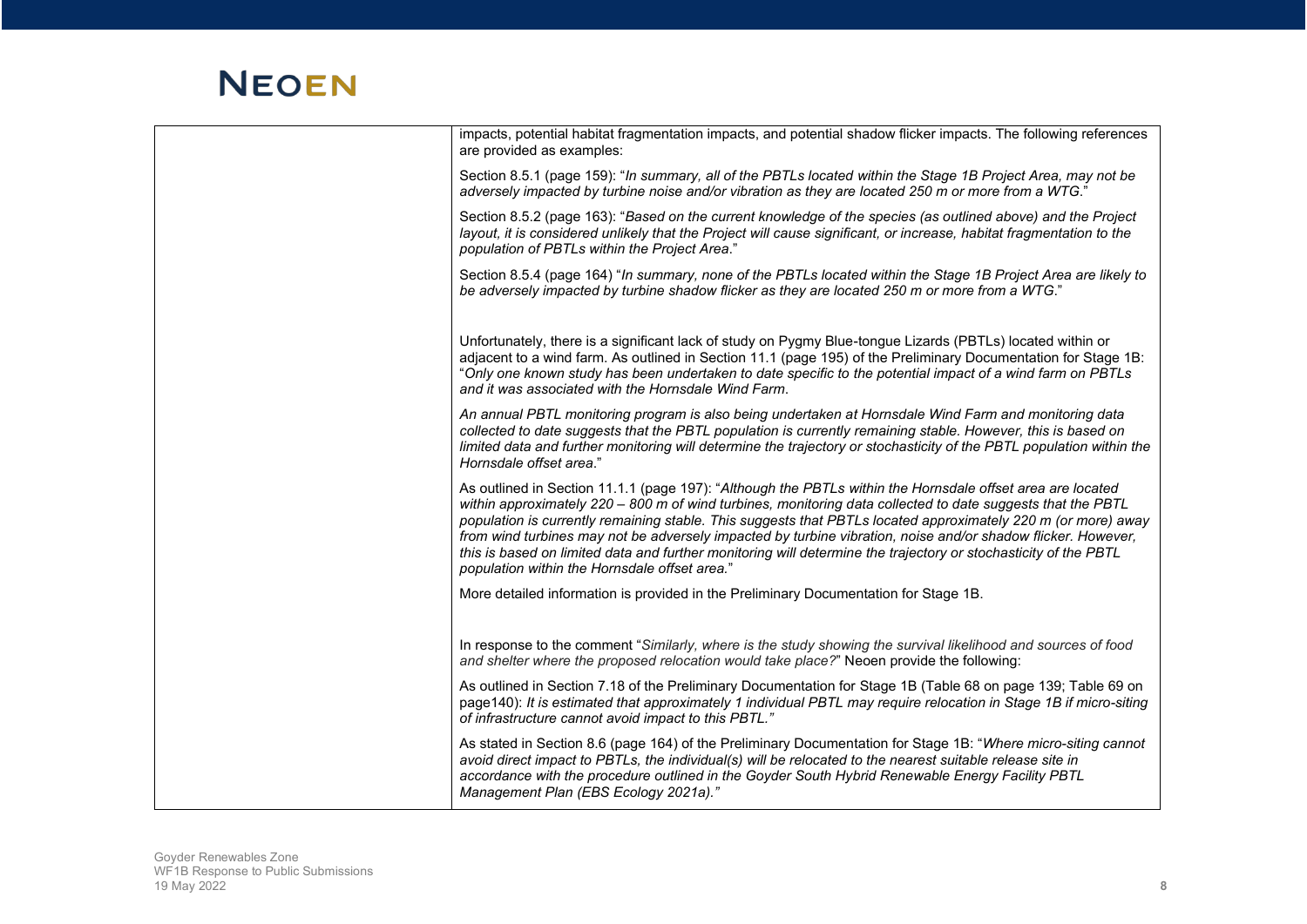|                                                                                                                                                                                                                                                                                                                           | A detailed PBTL relocation procedure, which includes post-relocation monitoring, has been developed by EBS<br>Ecology and is presented in Section 12 of the Goyder South Hybrid Renewable Energy Facility Draft PBTL<br>Management Plan (EBS Ecology 2021). The relocation procedure has been developed by ecologists with<br>experience working with PBTLs and with consideration of findings presented in various scientific papers<br>concerning relocation/translocation of PBTLs. As outlined in Section 12 (page 59) "PBTLs will be relocated to<br>the nearest suitable relocation release site(s) as identified by the ecologist(s)." and "If the ecologist(s) identifies<br>a low number of PBTLs (up to ten) required to be relocated from a given area, and there is a population directly<br>adjacent (e.g. within approximately 50 - 100 m), the ecologist(s) may decide to release the PBTLs into the<br>adjacent population immediately, following assessment of the release site." |
|---------------------------------------------------------------------------------------------------------------------------------------------------------------------------------------------------------------------------------------------------------------------------------------------------------------------------|----------------------------------------------------------------------------------------------------------------------------------------------------------------------------------------------------------------------------------------------------------------------------------------------------------------------------------------------------------------------------------------------------------------------------------------------------------------------------------------------------------------------------------------------------------------------------------------------------------------------------------------------------------------------------------------------------------------------------------------------------------------------------------------------------------------------------------------------------------------------------------------------------------------------------------------------------------------------------------------------------|
|                                                                                                                                                                                                                                                                                                                           | As only a very small number of PBTLs are expected to potentially require relocation (approximately 1 PBTL)<br>and they are expected to be relocated into the adjacent population, sources of food and shelter will be available<br>(evident from the existing population of PBTLs). Furthermore, the risk of inflicting additional pressure on the<br>existing PBTL population and sources of food and shelter is expected to be negligible due to the very small<br>number of PBTLs expected to potentially require relocation.                                                                                                                                                                                                                                                                                                                                                                                                                                                                   |
|                                                                                                                                                                                                                                                                                                                           | In response to the comment "I personally suggest that pages 13-14 of the Recovery Plan for the Pygmy<br>Bluetongue Lizard is reviewed and specifically addressed" Neoen provide the following:                                                                                                                                                                                                                                                                                                                                                                                                                                                                                                                                                                                                                                                                                                                                                                                                     |
|                                                                                                                                                                                                                                                                                                                           | Page 13-14 of the Recovery Plan for the Pygmy Bluetongue Lizard Tiliqua Adelaidensis 2012 outline known<br>and potential threats to for PBTL, including:                                                                                                                                                                                                                                                                                                                                                                                                                                                                                                                                                                                                                                                                                                                                                                                                                                           |
|                                                                                                                                                                                                                                                                                                                           | Changed land use<br>Ploughing<br>$\circ$<br>$\circ$ Ripping<br>o Inappropriate Grazing Regimes<br>Other Agricultural Development<br>$\circ$<br>Urban, Industrial and Infrastructure Development<br>$\circ$<br>Weeds                                                                                                                                                                                                                                                                                                                                                                                                                                                                                                                                                                                                                                                                                                                                                                                |
|                                                                                                                                                                                                                                                                                                                           | Other threats are outlined on page 15-17.                                                                                                                                                                                                                                                                                                                                                                                                                                                                                                                                                                                                                                                                                                                                                                                                                                                                                                                                                          |
|                                                                                                                                                                                                                                                                                                                           | All of the known and potential threats to PBTL identified and outlined in the Recovery Plan are summarised in<br>Section 8.3 of the Preliminary Documentation for Stage 1B (Table 72 on page 146-147).                                                                                                                                                                                                                                                                                                                                                                                                                                                                                                                                                                                                                                                                                                                                                                                             |
|                                                                                                                                                                                                                                                                                                                           | The likely direct impacts and potential indirect impacts to PBTLs associated with the Project are outlined in<br>Section 8.5 (including sub-sections) of the Preliminary Documentation for Stage 1B (page 156 - 164).                                                                                                                                                                                                                                                                                                                                                                                                                                                                                                                                                                                                                                                                                                                                                                              |
| If Neoen purchases land to compensate for<br>the wind farm and loss of developed habitats<br>in that area, can they explain how the<br>animals and birds that will be forced out of<br>that area will survive? Are these fauna<br>expected to sit on the fence and wait for<br>seedlings to have hollows, nectar and nest | It is assumed that the reference to the "purchase of land" relates to the Worlds End Gorge purchase. It is<br>important to note that this relates to the requirements of the State level Native Vegetation Act, 1991. Neoen has<br>made an application under this legislation, which has now been approved. A condition of this approval is the<br>provision of a "Significant Environmental Benefit" (SEB) which can take the form of a substantial payment into<br>the Native Vegetation Fund or an on-ground proposal. Neoen have opted for the on-ground option in the form of<br>purchasing land containing the Worlds End Gorge. This approach is considered significantly superior to paying                                                                                                                                                                                                                                                                                                |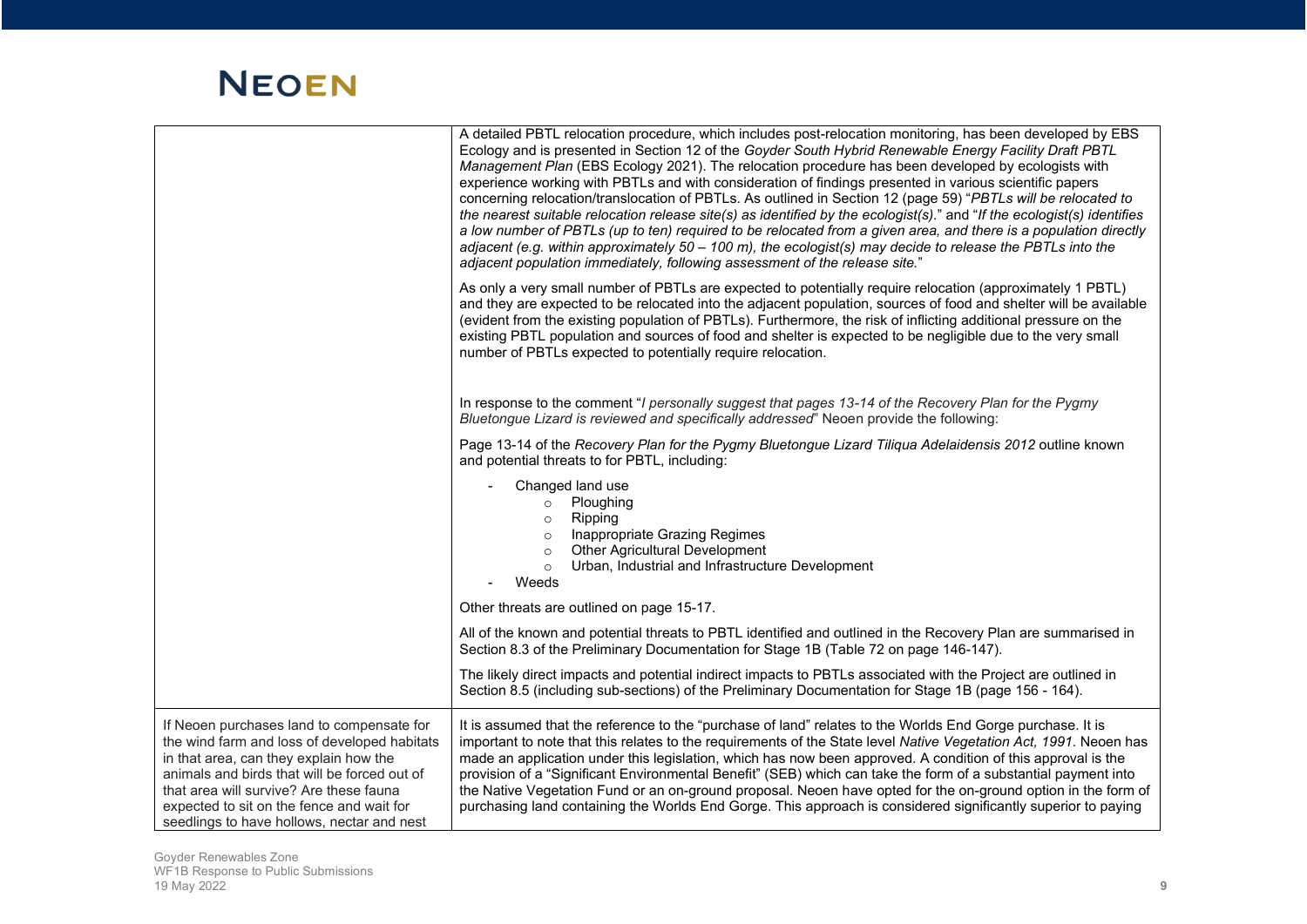| sites and a productive understory? Most<br>animals in the area are territorial. How does<br>Neoen address this issue of animal<br>behaviour disruption, alongside the basic<br>loss of habitat?                                         | into a Fund where the money could be spent anywhere in the state and not necessarily re-invested in local<br>protections.<br>Neoen disagree with the premise of the comment that animals will be forced out as significant amounts of<br>habitat will remain within the OTL and Substation West Project Area. The Project infrastructure occupies a very<br>small percentage of the overall Project Area.                                                                                                                                                                                                                                                                                  |
|-----------------------------------------------------------------------------------------------------------------------------------------------------------------------------------------------------------------------------------------|--------------------------------------------------------------------------------------------------------------------------------------------------------------------------------------------------------------------------------------------------------------------------------------------------------------------------------------------------------------------------------------------------------------------------------------------------------------------------------------------------------------------------------------------------------------------------------------------------------------------------------------------------------------------------------------------|
|                                                                                                                                                                                                                                         | Furthermore, as outlined throughout Section 7 of the Preliminary Documentation and summarised in Section<br>7.14 (page 124), the only Matter of National Environmental Significance (MNES) that the OTL and Substation<br>West is likely to have a significant impact on (in accordance with the Matters of National Environmental<br>Significance: Significant impact guidelines 1.1 Environment Protection and Biodiversity Conservation Act 1999<br>(DotE 2013)) is the Iron-grass Natural Temperate Grassland of South Australia TEC. As such, Neoen propose<br>to implement an environmental offset in accordance with EPBC Act requirements.                                         |
|                                                                                                                                                                                                                                         | As outlined in Section 9.4 (page 147) of the Preliminary Documentation: "As impacts to INTG TEC cannot be<br>fully avoided or mitigated, an environmental offset is proposed to compensate for residual impacts to INTG<br>TEC."                                                                                                                                                                                                                                                                                                                                                                                                                                                           |
|                                                                                                                                                                                                                                         | As such, Neoen will achieve the offsets required in accordance with relevant State (Native Vegetation Act 1991)<br>and Commonwealth (Environment Protection and Biodiversity Conservation Act 1999) environmental<br>legislation.                                                                                                                                                                                                                                                                                                                                                                                                                                                          |
| Can I ask about the proposed Bird Adaptive<br>Management Plan. My understanding of this                                                                                                                                                 | Comments on the Bird Adaptive Management Plan are not relevant to the OTL and Substation West as a Bird<br>Adaptive Management Plan is not required for the OTL and Substation West.                                                                                                                                                                                                                                                                                                                                                                                                                                                                                                       |
| plan is that turbines will be erected, and<br>monitoring of bird collision activity will be on-<br>going. What is the expected cost of the birds<br>endangered during this monitoring? How                                              | However, these comments have been addressed in the Goyder South Hybrid Renewable Energy Facility EPBC<br>2021/8957 Wind Farm 1B Response to Public Submissions document and the response to these comments is<br>included below.                                                                                                                                                                                                                                                                                                                                                                                                                                                           |
| many birds need to be killed/impacted before<br>action is taken? And what is the action<br>expected to be? This area is already known<br>to home critically endangered and vulnerable<br>bird species, to which this monitoring plan is | As outlined in Section 10.6 (page 192-193) of the Preliminary Documentation for Stage 1B: "The Bird Adaptive<br>Management Plan (BAMP) will be prepared in accordance with DAWE's Onshore Wind Farms - interim<br>guidance on bird and bat management document and will include, at a minimum, the following post-<br>commissioning requirements outlined in the guidance document:                                                                                                                                                                                                                                                                                                        |
| a major detrimental risk.                                                                                                                                                                                                               | long-term site utilisation surveys;<br>long-term turbine collision monitoring;<br>reporting requirements to DAWE; and<br>adaptative management framework.                                                                                                                                                                                                                                                                                                                                                                                                                                                                                                                                  |
|                                                                                                                                                                                                                                         | As outlined in Section 10.3.2 (page 189) of the Preliminary Documentation for Stage 1B: "A risk assessment<br>has been undertaken for each of the five bird species of national significance (Table 84)  The frequency of a<br>collision event (with a turbine) causing mortality, is considered unlikely (the event could occur at some time) for<br>four species or rarely (the event may only occur in exceptional circumstances) for one species, the Painted<br>Honeyeater (Table 84). Based on the likelihood of occurrence and frequency of an event causing mortality, the<br>consequence to each species has been determined. The consequence for all species is considered Nil / |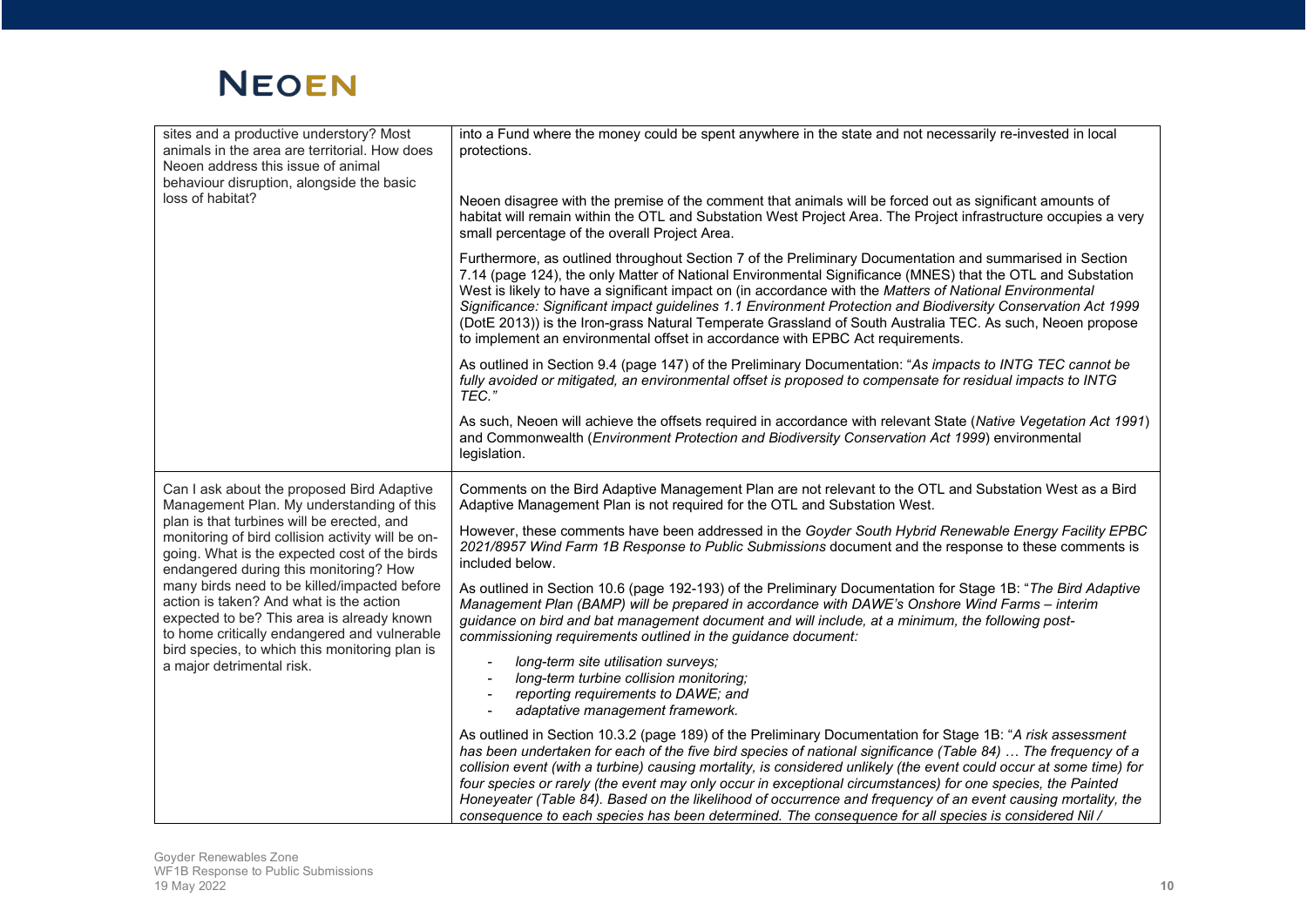|                                                                                                                                       | Insignificant except for Grey Falcon where it is considered to be Minor (Table 84). The level of risk to each<br>species, based on the risk assessment, is considered Low (Table 84)."                                                                                                                                                                                                                                                                                                                                                                                                                                    |
|---------------------------------------------------------------------------------------------------------------------------------------|---------------------------------------------------------------------------------------------------------------------------------------------------------------------------------------------------------------------------------------------------------------------------------------------------------------------------------------------------------------------------------------------------------------------------------------------------------------------------------------------------------------------------------------------------------------------------------------------------------------------------|
|                                                                                                                                       | It is not within Neoen's remit to comment on "What is the expected cost of the birds endangered during this<br>monitoring? How many birds need to be killed/impacted before action is taken? And what is the action expected<br>to be?" However, it is noted that technical solutions are becoming available to mitigate some forms of bird strike<br>if a problem is detected, such as IdentiFlight bird detection and turbine shutdown technology. However, this<br>technology is in its relative infancy and is enormously costly, and is appropriate only for deployment where an<br>unacceptable impact is detected. |
| I express my deepest concerns of the<br>company's lack of effort of awareness of this<br>project to the area's tourism department and | This comment does not seem to be related to any Matters of National Environmental Significance, the Project<br>EPBC Referral or Preliminary Documentation, or any other EPBC Act matters. However, Neoen provide the<br>following in response.                                                                                                                                                                                                                                                                                                                                                                            |
| community in general since the initial<br>rejected of the idea from the community and<br>council against a previous energy company    | Section 3.4 (including sub-sections) of the Preliminary Documentation (page 46-49) presents information on<br>stakeholder consultation and outcomes. In particular:                                                                                                                                                                                                                                                                                                                                                                                                                                                       |
| in the same area.                                                                                                                     | "Neoen has undertaken a number of measures to support community engagement prior to the lodgment of the<br>Development Application, including:                                                                                                                                                                                                                                                                                                                                                                                                                                                                            |
|                                                                                                                                       | Holding one-on-one discussions with all residents within a 6 km radius (over 30 involved landowners<br>and over 40 neighbours);                                                                                                                                                                                                                                                                                                                                                                                                                                                                                           |
|                                                                                                                                       | Appointing a Community Liaison Officer (based locally and with family background in the area);                                                                                                                                                                                                                                                                                                                                                                                                                                                                                                                            |
|                                                                                                                                       | Establishing a Community Office in main street of Burra (open part time);                                                                                                                                                                                                                                                                                                                                                                                                                                                                                                                                                 |
|                                                                                                                                       | Holding two Community Information Days (11/09/2019 and 6/11/2019);                                                                                                                                                                                                                                                                                                                                                                                                                                                                                                                                                        |
|                                                                                                                                       | Direct consultation with a range of stakeholders including Council, relevant State Agencies, mining<br>explorers and operations, CFS, Friends of the Heysen Trail and local Police;                                                                                                                                                                                                                                                                                                                                                                                                                                       |
|                                                                                                                                       | Meeting with any members of the community who sought discussions; and                                                                                                                                                                                                                                                                                                                                                                                                                                                                                                                                                     |
|                                                                                                                                       | Attending community and business events and presenting on the project as invited.                                                                                                                                                                                                                                                                                                                                                                                                                                                                                                                                         |
|                                                                                                                                       | The Development Application was formally released by the State Commission Assessment Panel (SCAP) for<br>statutory public consultation on 18th August 2020 for a period of one month with a closing date of the 18<br>September 2020.                                                                                                                                                                                                                                                                                                                                                                                     |
|                                                                                                                                       | <b>Outcomes</b>                                                                                                                                                                                                                                                                                                                                                                                                                                                                                                                                                                                                           |
|                                                                                                                                       | A total of 33 representations were submitted by members of the public, of which more than two thirds<br>expressed support or conditional support for the project.                                                                                                                                                                                                                                                                                                                                                                                                                                                         |
|                                                                                                                                       | Neoen continue to engage with the local community, Council and relevant stakeholders as they progress their<br>more detailed design and firm up their approach to the Worlds End Gorge conservation project.                                                                                                                                                                                                                                                                                                                                                                                                              |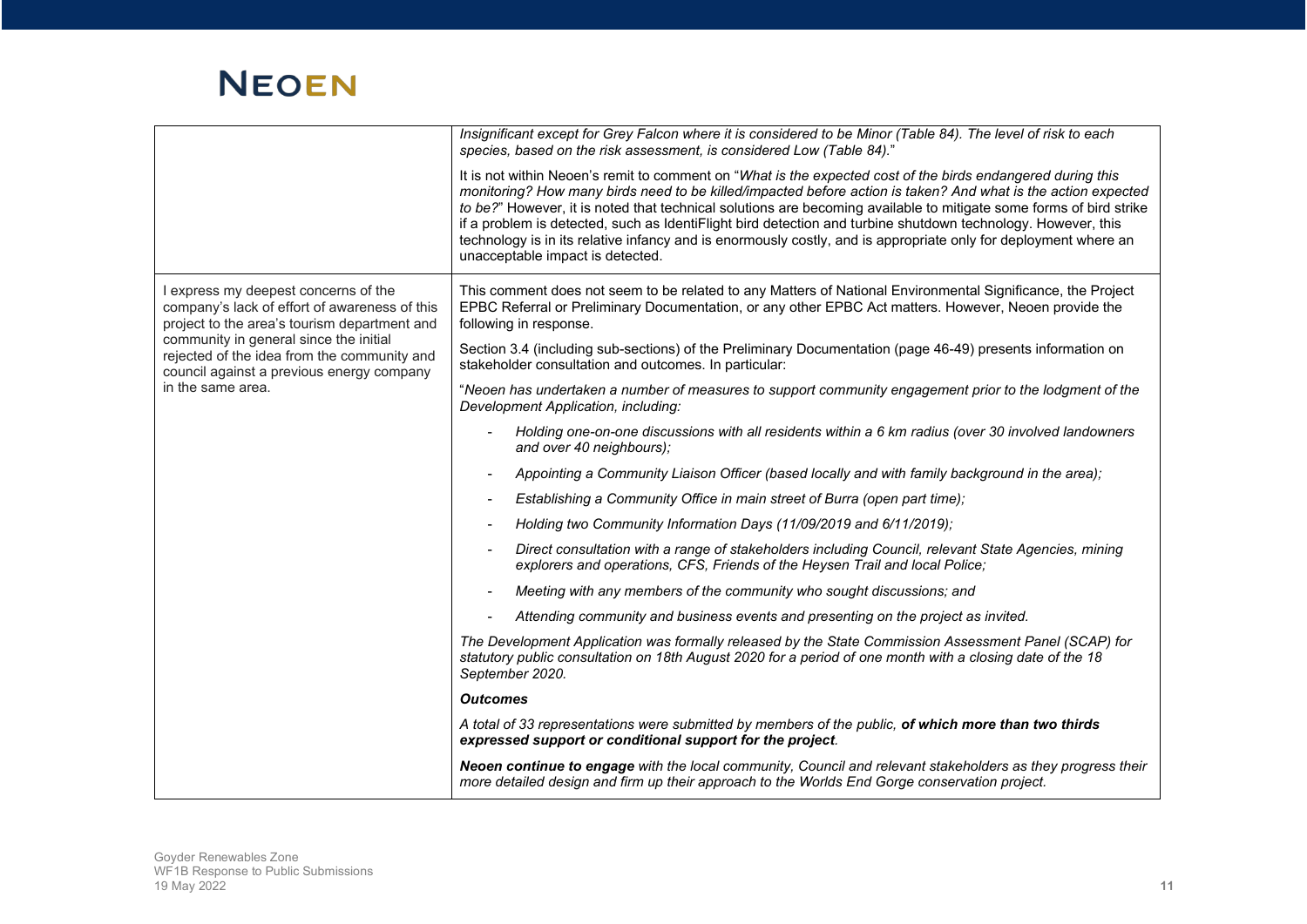|                                                                                                                                                                                                                                                                                                                                                                                                                                                                                                                                                             | Additional community information sessions were held in Eudunda and Robertstown on 3 November 2021 and<br>Burra on 4 November 2021." As such, Neoen has undertaken a significant amount of consultation and<br>engagement for the Goyder South Project.<br>With particular regard to tourism, Neoen disagrees strongly with the statement that it is unaware of the local<br>context. For example, Neoen is in close consultation with the Goyder Regional Council, the Friends of the<br>Heysen Trail (a popular long-distance walking trail which transits through the project and will likely be redirected<br>through the Worlds End Gorge offset area) and Tourism SA, which has expressed a strong interest in the<br>proposed Worlds End Gorge national park. All of these bodies have expressed their support for the project.                                                                                                                                                                                                                                                                                                                                                                            |
|-------------------------------------------------------------------------------------------------------------------------------------------------------------------------------------------------------------------------------------------------------------------------------------------------------------------------------------------------------------------------------------------------------------------------------------------------------------------------------------------------------------------------------------------------------------|------------------------------------------------------------------------------------------------------------------------------------------------------------------------------------------------------------------------------------------------------------------------------------------------------------------------------------------------------------------------------------------------------------------------------------------------------------------------------------------------------------------------------------------------------------------------------------------------------------------------------------------------------------------------------------------------------------------------------------------------------------------------------------------------------------------------------------------------------------------------------------------------------------------------------------------------------------------------------------------------------------------------------------------------------------------------------------------------------------------------------------------------------------------------------------------------------------------|
| I understand the appeal and necessity of a<br>balance between the environment and<br>renewable energy. But in this case, it is clear<br>that the impact made on the environment is<br>much larger that the benefit this project<br>would provide, both immediately and long<br>term.                                                                                                                                                                                                                                                                        | Neoen disagrees strongly with this assessment, which is unsupported by available evidence. The impact of the<br>OTL and Substation West is not "much larger than the benefit this project would provide, both immediately and<br>long term".<br>In Neoen's extensive experience as a developer, owner and operator of renewable projects globally, it has<br>encountered few sites as well-suited for wind infrastructure as Goyder South, which is located on exclusively<br>agricultural land with minimal clearing required, and sufficient space for avoidance and setbacks from sensitive<br>areas.<br>Furthermore, as outlined in Section 2.2.1 of the Preliminary Documentation (page 14) "Neoen have undertaken<br>a significant and extensive amount of technical investigations during the planning phase to identify potential<br>impacts of the proposed action on the environment and have adjusted the design, particularly the location and<br>layout of infrastructure, as much as possible and practicable, to avoid and minimise impacts on the<br>environment."<br>As stated previously (above) Neoen believe the benefits strongly outweigh the costs on both a local and<br>national level. |
| The above has already been given in<br>regards to previous applications provided<br>(first stage) for community response, but<br>remain relevant as the issues are the same.<br>stand by my opinion that there should be a<br>strategic assessment on the whole area and<br>the accumulative effect of the turbines so<br>that environmental groups and departments<br>can assess and have their say without fear of<br>losing funding and positions in this industry.<br>It doesn't matter what stage of this project,<br>all the same issues are present. | It is considered that this comment may apply to Stage 1A and Stage B which contain turbines, rather than the<br>OTL and Substation West which do not contain turbines. However, Neoen provide the following in response.<br>As stated previously (above) "Neoen have undertaken a significant and extensive amount of technical<br>investigations during the planning phase to identify potential impacts of the proposed action on the environment<br>and have adjusted the design, particularly the location and layout of infrastructure, as much as possible and<br>practicable, to avoid and minimise impacts on the environment."<br>EPBC Referrals have been undertaken for all four currently proposed components of the Goyder South Hybrid<br>Renewable Energy Facility Project:<br>EPBC Referral 2021/8958 Goyder South Hybrid Renewable Energy Facility - Stage 1A<br>$\bullet$<br>EPBC Referral 2021/8957 Goyder South Hybrid Renewable Energy Facility - Stage 1B<br>$\bullet$<br>EPBC Referral 2021/8959 Goyder South Hybrid Renewable Energy Facility - OTL and Substation<br>EPBC Referral 2021/8960 Goyder South Hybrid Renewable Energy Facility - Battery<br>$\bullet$                       |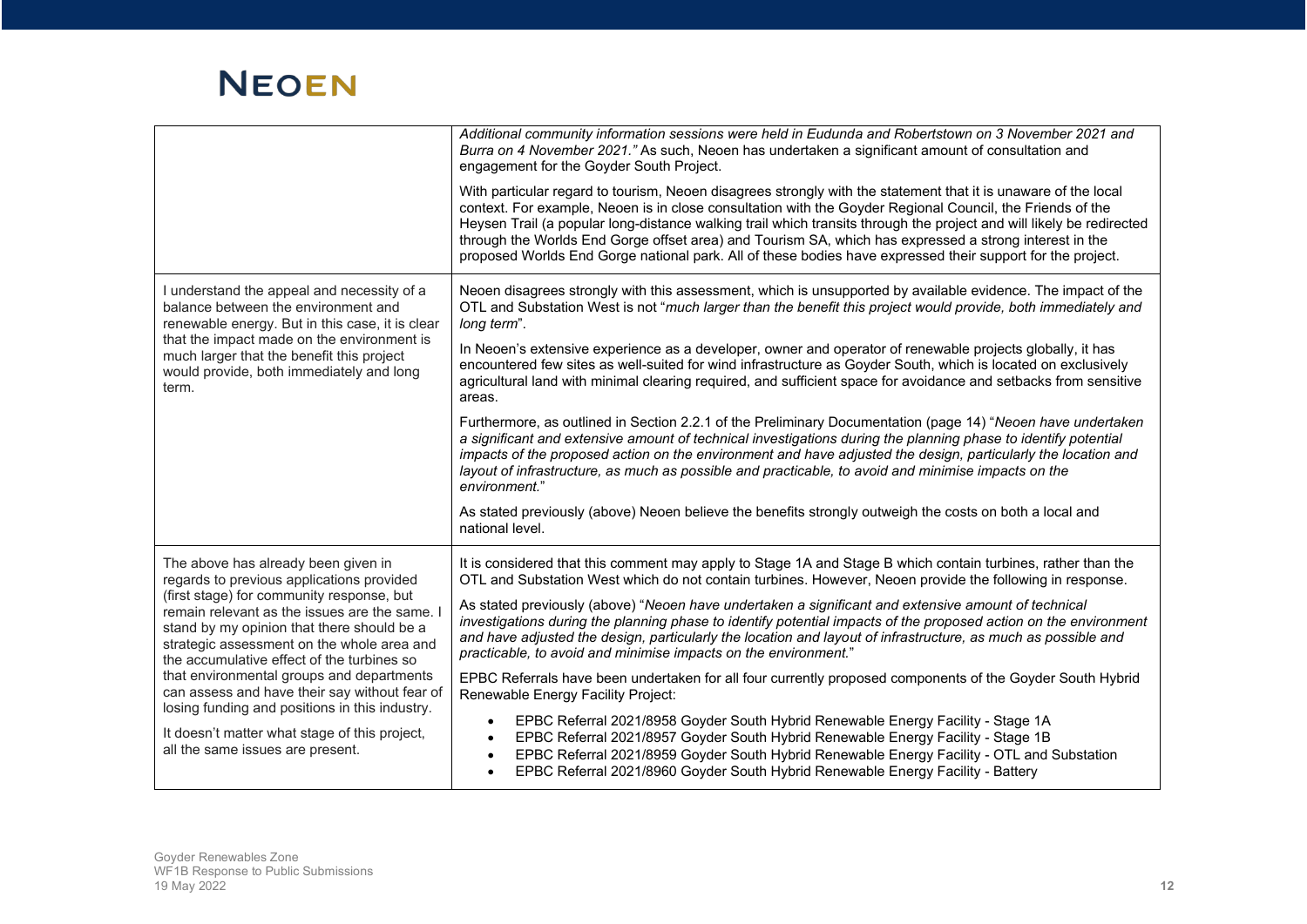| Potential cumulative impacts have been discussed in the document titled Overview of potential cumulative<br>impacts associated with the Goyder South Hybrid Renewable Energy Facility (EBS Ecology 2021) which was<br>attached to each of the EPBC Referrals.<br>The Bird Adaptive Management Plan (BAMP) associated with Stage 1A and Stage 1B of the Project (and                                                                                                                                                                                                                   |
|---------------------------------------------------------------------------------------------------------------------------------------------------------------------------------------------------------------------------------------------------------------------------------------------------------------------------------------------------------------------------------------------------------------------------------------------------------------------------------------------------------------------------------------------------------------------------------------|
| outlined in their respective Preliminary Documentation) will include as a minimum:                                                                                                                                                                                                                                                                                                                                                                                                                                                                                                    |
| long-term site utilisation surveys;<br>long-term turbine collision monitoring;<br>reporting requirements to DAWE; and<br>adaptative management framework.                                                                                                                                                                                                                                                                                                                                                                                                                             |
| Long-term site utilisation surveys and long-term turbine collision monitoring is proposed to be undertaken for 24<br>months. Neoen propose to include the following aspects in the BAMP:                                                                                                                                                                                                                                                                                                                                                                                              |
| Introduction;<br>Pre-construction bird information:<br>Risk assessment for Goyder South Wind Farm;<br>Operational phase surveys (site utilisation and turbine collision monitoring);<br>Mitigation measures to reduce risk; and<br>Impact triggers and decision-making framework.                                                                                                                                                                                                                                                                                                     |
| Furthermore, as outlined within Section 3.2.2 and subsection 3.2.2.1 (page 31-35) of the Goyder South Hybrid<br>Renewable Energy Facility PBTL Offset Proposal (EBS Ecology 2022) (provided with the Stage 1A and Stage<br>1B Preliminary Documentation), as part of the proposed PBTL Offset, a PBTL monitoring program will be<br>implemented to monitor PBTL population(s) and habitat condition across Stage 1A and Stage 1B to determine if<br>operation of wind farm infrastructure is having any impact on PBTL population(s) and/or condition of their<br>preferred habitat." |
| As such, any potential accumulative impacts to birds and PBTLs associated with turbines will be identified.                                                                                                                                                                                                                                                                                                                                                                                                                                                                           |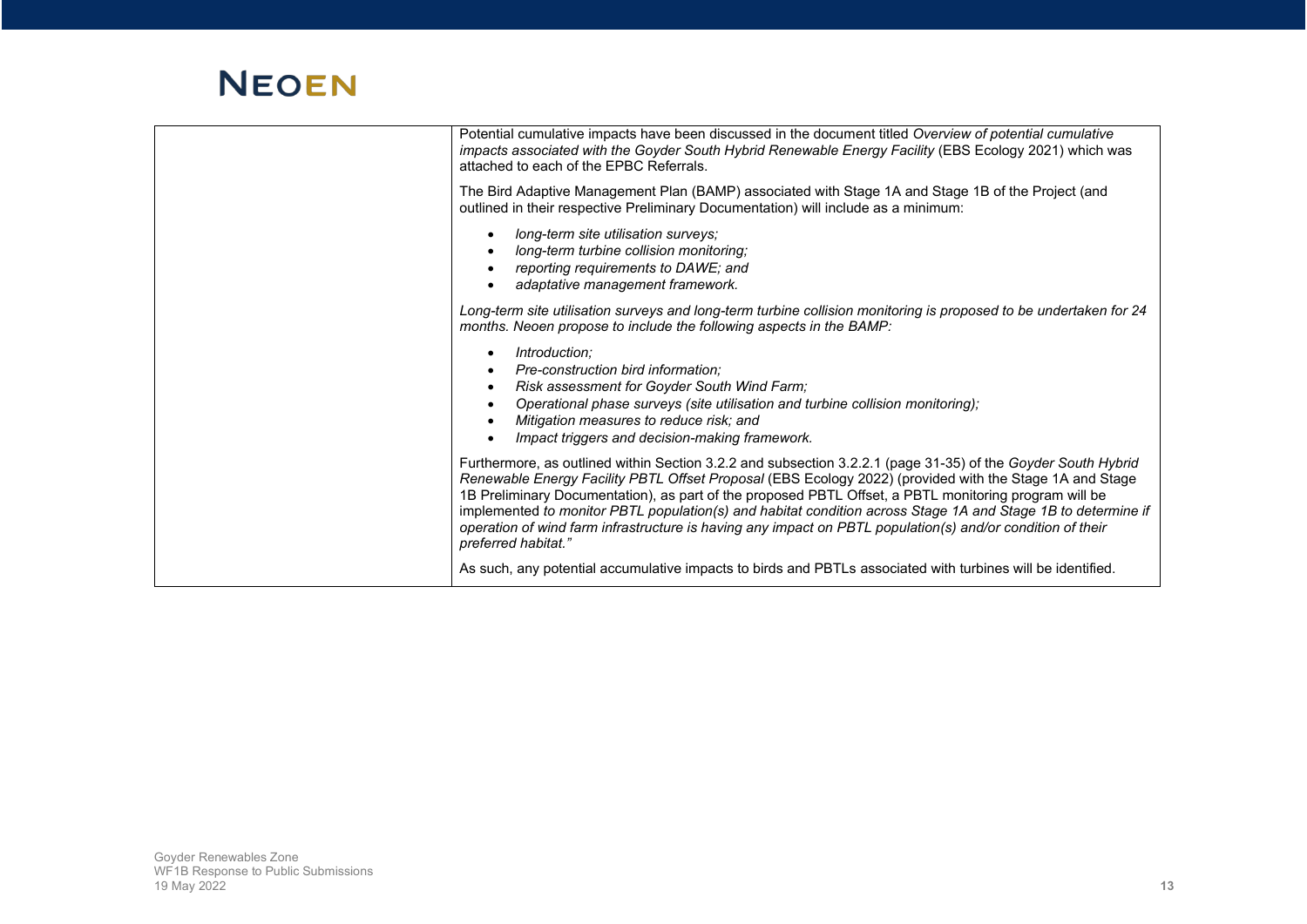#### **4. Commitments and Changes to the Preliminary Documentation**

The following sets out Neoen's commitments in response to the issues raised by the submission.

#### **Commitments**

Neoen is committed to minimising the impact of this project on the environment. This is evidenced by:

- The original work undertaken to develop a project that avoids sensitive areas as much as possible;
- The commitment to the protection of the Worlds End Gorge; and
- Extensive surveys, community and landowner engagement that was undertaken to develop the project layout, with significant adjustments to the design made in response.

Neoen is equally committed to avoiding impacts on EPBC MNES and, where impact is unavoidable, seeking optimal offset solutions.

In this context, it is acknowledged that there is additional detail required to finalise the recovery and off-set plans.

Neoen does not believe that any change to the Preliminary Documentation is required in response to the issues raised, but does wish to reiterate its commitment to the following:

- Ensure that the CEMP, and monitoring of infrastructure performance, manages run-off, soil, weed invasion, earthworks and erosion at all construction sites to prevent indirect impacts to host and neighbouring properties;
- Preparation of a Bird Adaptive Management Plan as a Condition of the impact assessment; and
- x Provide a PBTL offset approach (including on-ground PBTL Offset Area) to achieve a measurable conservation gain for the PBTL by taking advantage of an opportunity to increase habitat quality and thus population at the sites.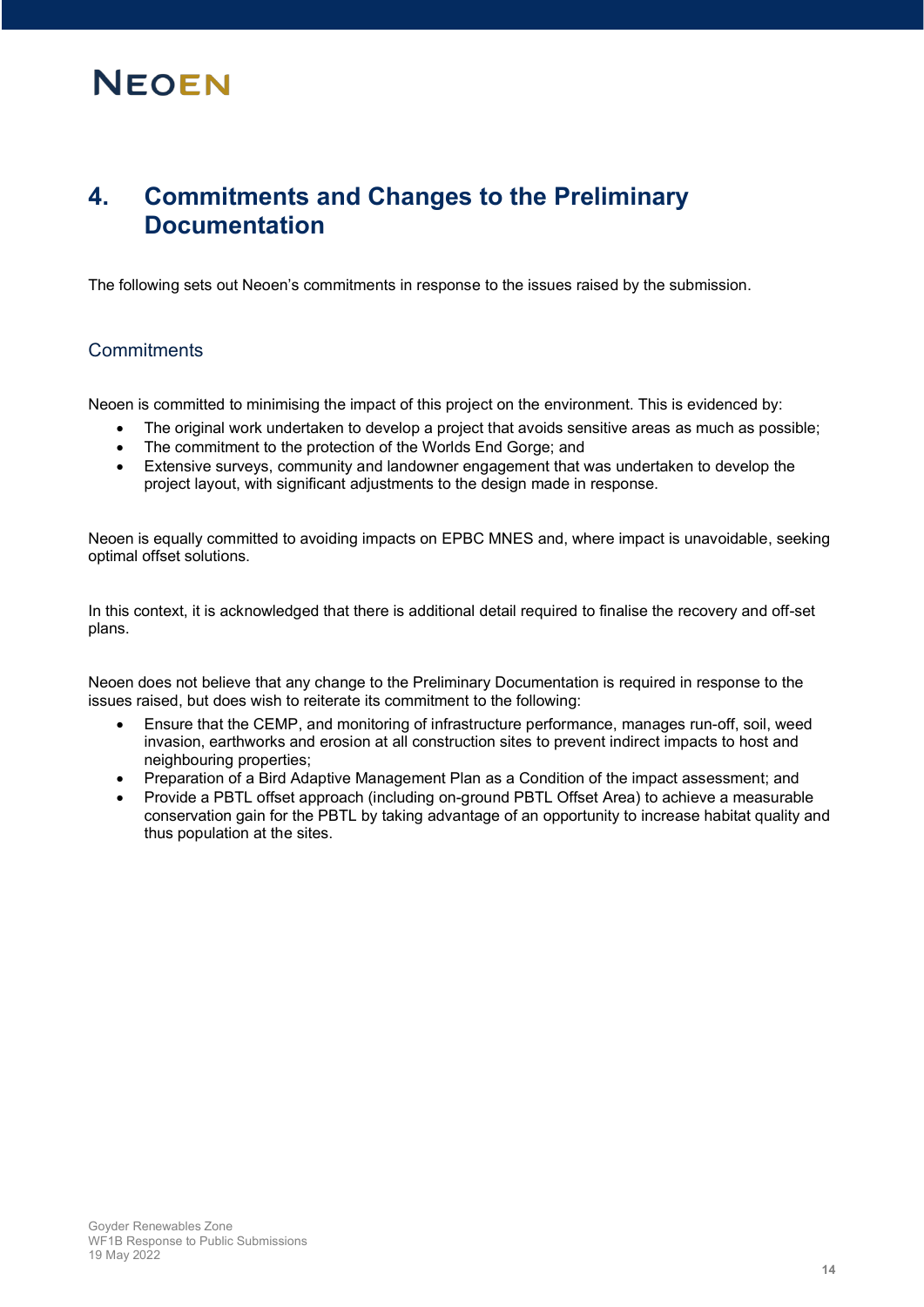

**Appendix A: Copy of Submission**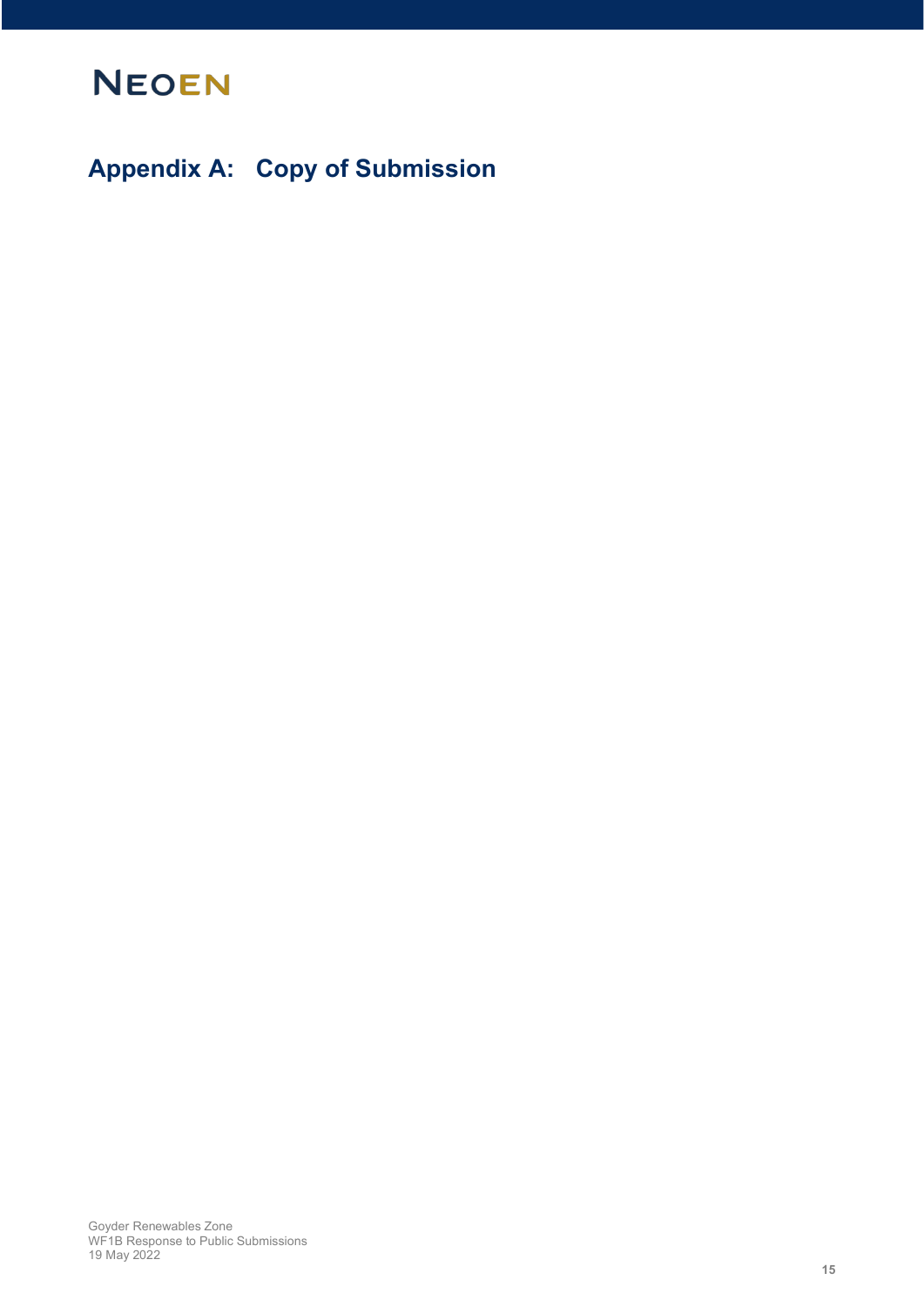**From: Date:** 17 May 2022 at 10:16:59 am ACST **To:** contact@goyderenergy.com.au **Cc:** EADSAandNTSection@awe.gov.au **Subject: 2021/8959 - Goyder South Overhead Transmission Line (OTL) and Substation**

**EXTERNAL:** Do not click links or open attachments unless you recognize the sender and know the content is safe.

To whom this matter concerns,

In regards to the Goyder South Hybrid Renewable Energy Facility Wind Farm projects, I wish to express concerns in response to the preliminary documentation provided.

Do EBS ecology and Neoen understand the overall importance as an entirety, for example, Porter Lagoon, Apoinga Lagoon, Burra Creek, Hopkins Creek, Reed Creek, the Tothill Range and lagoons to the east of these areas.

My concerns expand to question whether the following recovery plans have been taken into serious consideration. There is a significant aspect of each of these plans missing from any reports provided; Recovery Plan for the Pygmy Bluetongue Lizard, Recovery Plan for Peppermint Box (Eucalyptus odorata) Grass Woodlands of South Australia, Recovery plan for the Iron-Grass Natural Temperate Grassland South Australia.

Burra Creek and the thousands of birds in wet and dry seasons, and the seasonal migration of birds and animals to the Tothill ranges from the east is an example of one crucial aspect of the area that is neglected throughout these reports.

Are Neoen aware that the hilltops running north and south are the last refuge for flora and fauna as this is the only area absent of cultivation and large-scale chemical spraying? Have they considered the private conservation efforts that have been under development and self-maintained in the area for years?

If Neoen and EBS ecology had the knowledge of these recovery plans and the areas can they explain to the EPBC how they justify to still challenge the state and federal environmental departments with a single environmental consultation. Can they explain how bull dozing, blasting and managing a windfarm will improve any part of this area more than the current work, and to justify the cost benefit ratio that seems to be obvious.

Where is the study specifically on the pygmy bluetongue lizards that describes the Text survival likelihood and sources of food available if the proposed project is approved,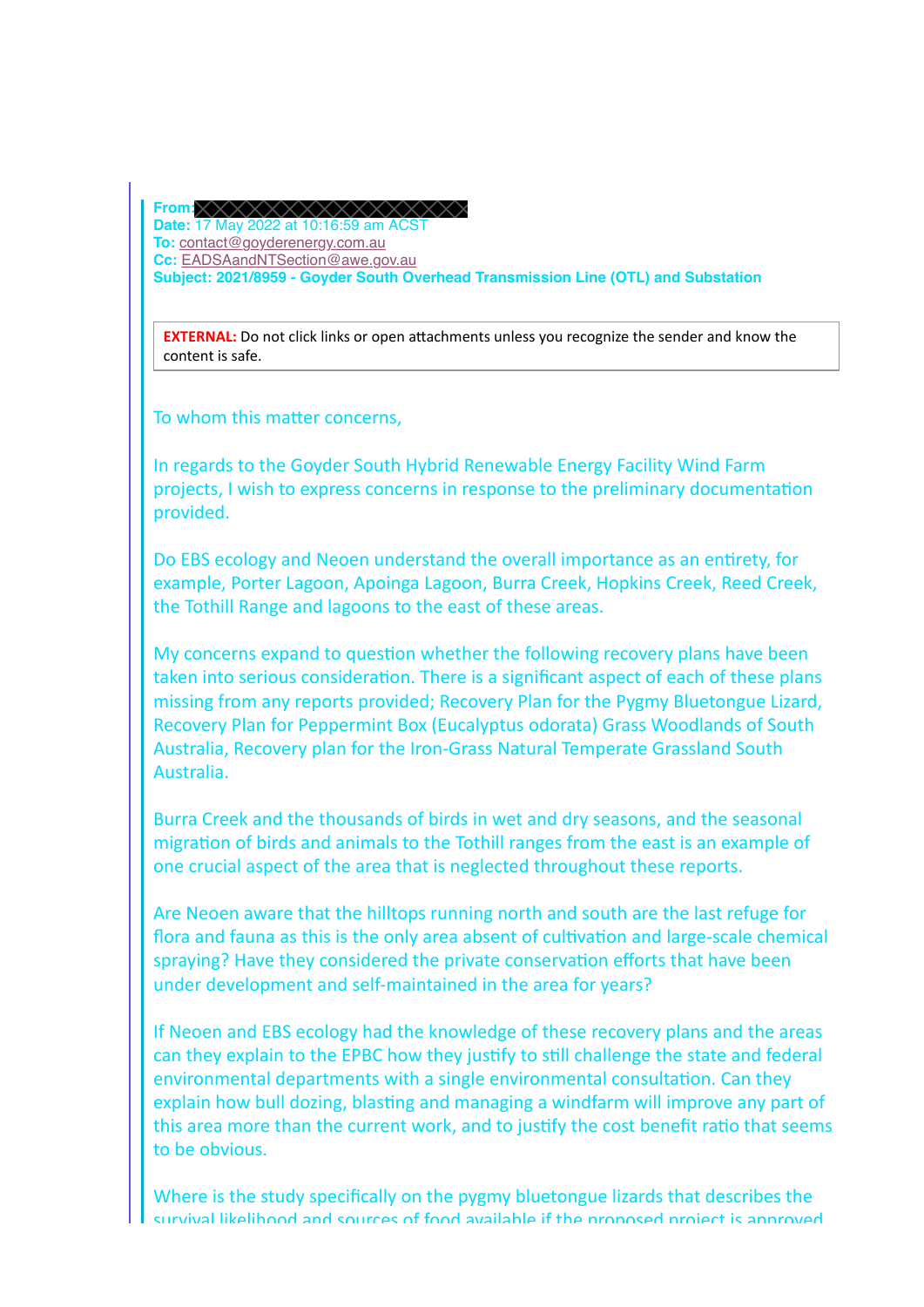survival incliniood and sources of food available if the proposed project is approved, and a windfarm is erected in the middle of their habitat? Similarly, where is the study showing the survival likelihood and sources of food and shelter where the proposed relocation would take place? I personally suggest that pages 13-14 of the Recovery Plan for the Pygmy Bluetongue Lizard is reviewed and specifically addressed.

If Neoen purchases land to compensate for the wind farm and loss of developed habitats in that area, can they explain how the animals and birds that will be forced out of that area will survive? Are these fauna expected to sit on the fence and wait for seedlings to have hollows, nectar and nest sites and a productive understory? Most animals in the area are territorial. How does Neoen address this issue of animal behaviour disruption, alongside the basic loss of habitat?

Can I ask about the proposed Bird Adaptive Management Plan. My understanding of this plan is that turbines will be erected, and monitoring of bird collision activity will be on-going. What is the expected cost of the birds endangered during this monitoring? How many birds need to be killed/impacted before action is taken? And what is the action expected to be? This area is already known to home critically endangered and vulnerable bird species, to which this monitoring plan is a major detrimental risk.

I express my deepest concerns of the company's lack of effort of awareness of this project to the area's tourism department and community in general since the initial rejected of the idea from the community and council against a previous energy company in the same area.

I understand the appeal and necessity of a balance between the environment and renewable energy. But in this case, it is clear that the impact made on the environment is much larger that the benefit this project would provide, both immediately and long term.

The above has already been given in regards to previous applications provided (first stage) for community response, but remain relevant as the issues are the same. I stand by my opinion that there should be a strategic assessment on the whole area and the accumulative effect of the turbines so that environmental groups and departments can assess and have their say without fear of losing funding and positions in this industry.

It doesn't matter what stage of this project, all the same issues are present.

Regards,

Sent on behalf of  $JXXXXXX$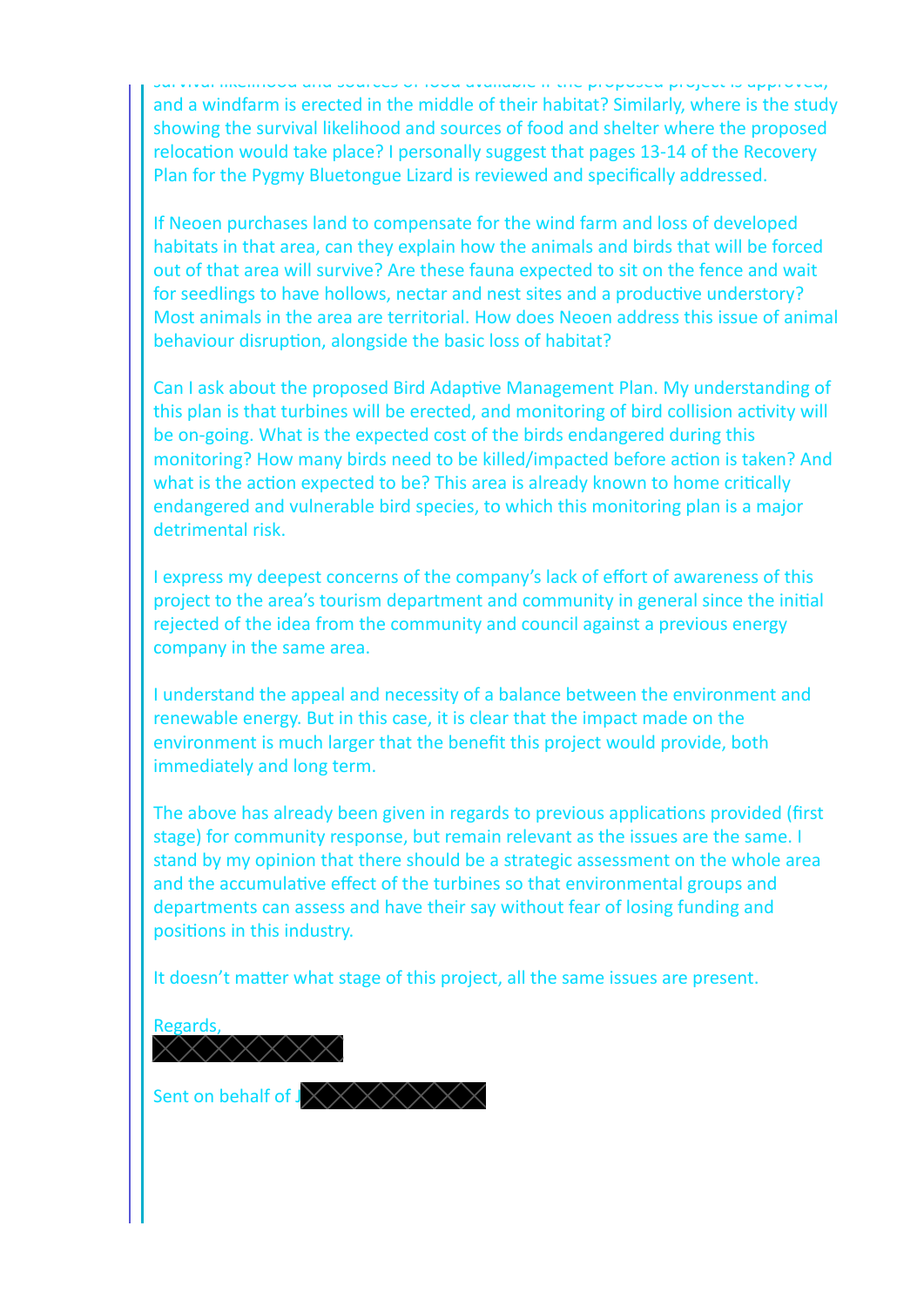#### **SUBMISSION Overhead Transmission Line (OTL) and Substation PRELIMINARY DOCUMENTATION (EPBC 2021/8959)**

I am an  $\chi$  who has been studying the southern hairy-nosed wombat (SHNW), *Lasiorhinus latifrons,* since 2010 in the mid-north of South Australia (specifically the Goyder Region). I have concerns with the information in your proposal supplied to you by **EBS Ecology,** regarding the SHNW that is inhabiting locations within your proposed project site.

The concerns I have are listed as follows:

1. While not listed as Threatened this species is listed as Near Threatened by IUCN with suggestion that this will be reviewed as this species may warrant a more grave listing status. Habitat destruction and population fragmentation resulting in isolation is a major threat and one to which your project will potentially contribute. Fragmentation and isolation erode genetic diversity (as seen on the YP) and therefore the resilience of this species to impacts. Climate change has also been stated as a major threat with the SHNW predicted to become extinct by 2070. Therefore the populations currently in existence require the utmost consideration and conservation to increase the chance of this species survival.

Personal observation during the recent drought in South Australia saw the population on one property alone decrease by over 80% . There is a further time-lag between this decrease and an observable increase only if there are good seasons. For breeding to occur and young to survive to maturity, three good **consecutive** seasons are required. With climate change these good seasons are likely to become increasingly rare and unlikely to be consecutive.

2. It is listed that burrow ripping is an option you are considering after installation of one way gates. This 'burrow ripping' is not a proven method of control or removal and it does result in the wombat being buried alive. Wombats remain down their burrow when they perceive danger, they will not vacate their burrow, therefore their burrows can appear inactive and be misconstrued as a vacated burrow. This is supported by the fact that only 5 wombats were observed over the time of the ecological assessment, but numerous warren systems were mapped. Additionally wombats entombed during burrow ripping cannot dig themselves out.

3. In your proposal it is noted that EBS ecology observed and noted 5 SHNW, but the map below outlining wombat warren systems alludes to numerous sites. There therefore has been no attempt of a population count and if not why not? While population counts of SHNW's are not absolute counts for obvious reasons, an estimation of the number of wombats allows for monitoring this species and therefore the impact upon them. Surely your company has an ecologist employed to undertake monitoring and impact mitigation As stated above, it is **not** three good seasons for an increase in population number to occur, as stated by EBS ecology, but three **consecutive** good seasons and appropriate conditions eg: no disturbance that would limit natural behaviours. Additionally in any population there must be breeding individuals which are often limited in number (ie: a female who has bred one season will not breed again the next - until without joey) and connectivity between groups, for breeding to occur.

4. "Patch 24 (3.35 ha)  $-$  Alongside a drainage line and within the vicinity of wombat burrows. This site was close to having enough species diversity and would benefit from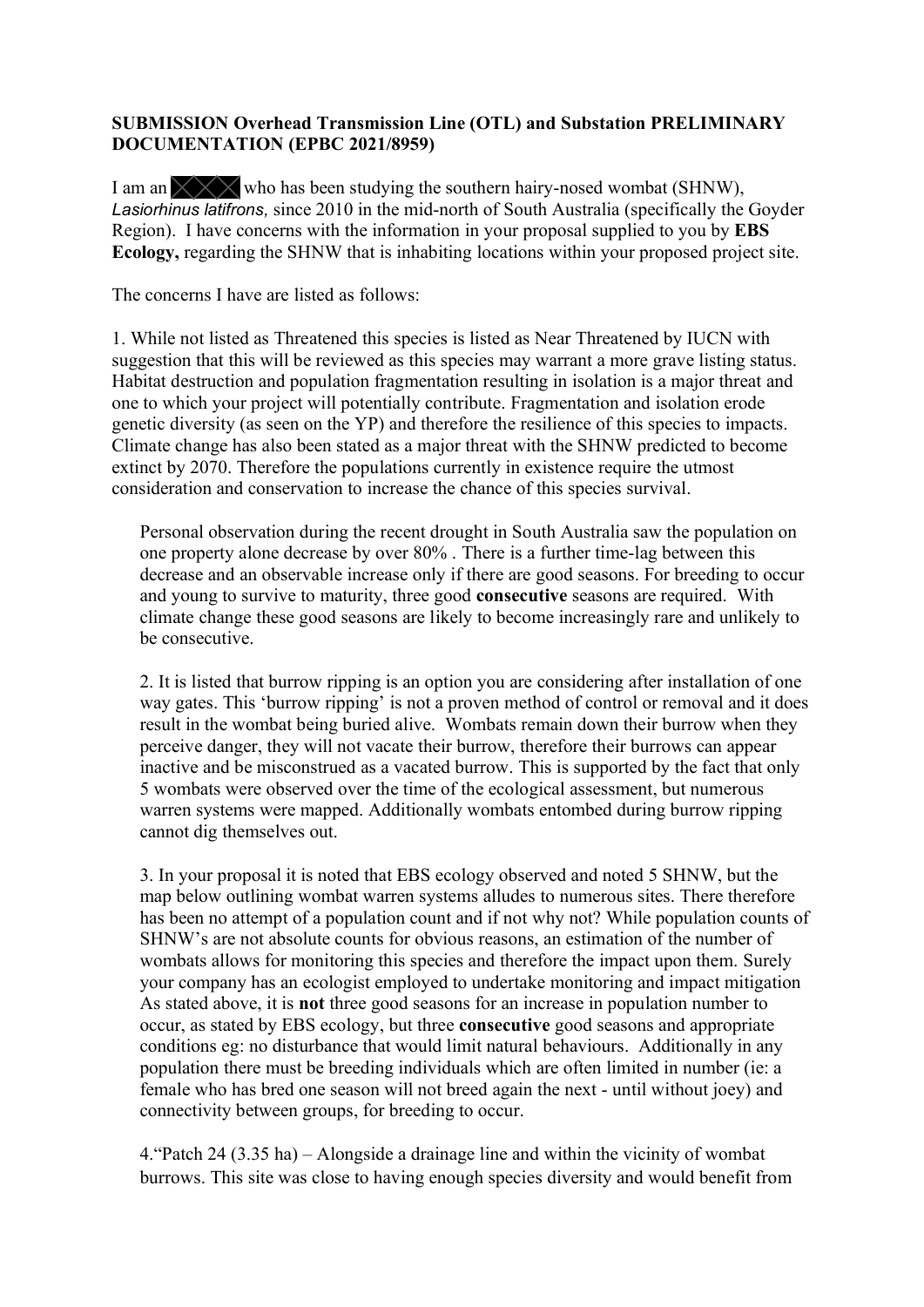reduced grazing pressure" It is also listed in your document that an impact of the wombat is 'grazing competition'

If the above statement refers to 'grazing pressure' from wombats this would not be the case. Wombats are extremely low quality and quantity grazers. They have a low metabolic rate, and low energy requirements. There foraging time is limited by environmental conditions (eg: temperature and humidity) very small home range and limited energy. Further studies on wombats and sheep diets in the field show little to no overlap between forage and ingested plant matter.

5. The response from landowners in regards to the SHNW that are stated in your proposal were gathered from a questionnaire that gained a 5% response rate. Additionally responses to surveys are known to be fraught with bias due to response bias (amongst other reasons). This means that those who are motivated (hate, greed, disgust) etc are those that will respond. It does appear to be the case that many landowners do not like the SHNW because of its digging behaviour, because it doesn't 'sit well' with our view of the landscape. However, many of the claims about the wombat are exaggerated. There are many benefits that wombats provide. The wombat has not been on the Australian continent for 55-65 million years (my) and digging and possibly burrowing for 25 my by being a destructive species. However where money is involved there is unlikely to be a change of attitude in regards to a species that cannot defend itself.

6. Wombats are totally reliant on their warren systems for survival. They therefore cannot change location or move far should you

a) rip their burrow systems (if any do vacate and are not buried alive)

b) disrupt them in anyway.

They have an extremely small home range, dictated by the location of their warren system/burrow.

7. Additionally wombats prefer to dig in already dug/weakened areas, therefore if burrow ripping was to occur, others may come in and create more digging on the ripped site or on any of your construction sites. It is therefore beneficial to try to not disturb the wombat warren systems that are already insitu.

Warren systems are considered 'prime real estate' therefore those that appear abandoned may not be abandoned. Activity and use can be resumed at any time or a wombat may be hiding inside. The SHNW also prefers to maintain and/or alter warren systems already constructed, hence it is a better option to leave those that are insitu rather than result in an increase in digging and even frenzied digging which has been reported on occasion when wombats have not had access to their system. Wombats have been known to perish without access to their burrows, and also from exhaustion when digging a new system due to human interference.

8. The SHNW is an ecosystem engineer and functional species of keystone status. It creates, supports and maintains a unique and valuable ecosystem. One that is threatened by human activities and by climate change. The functions it provides are important to other species including humankind and our agricultural activities. Being aware of this is vital to maintain the landscape and the species on your construction sites. The SHNW provides for many species.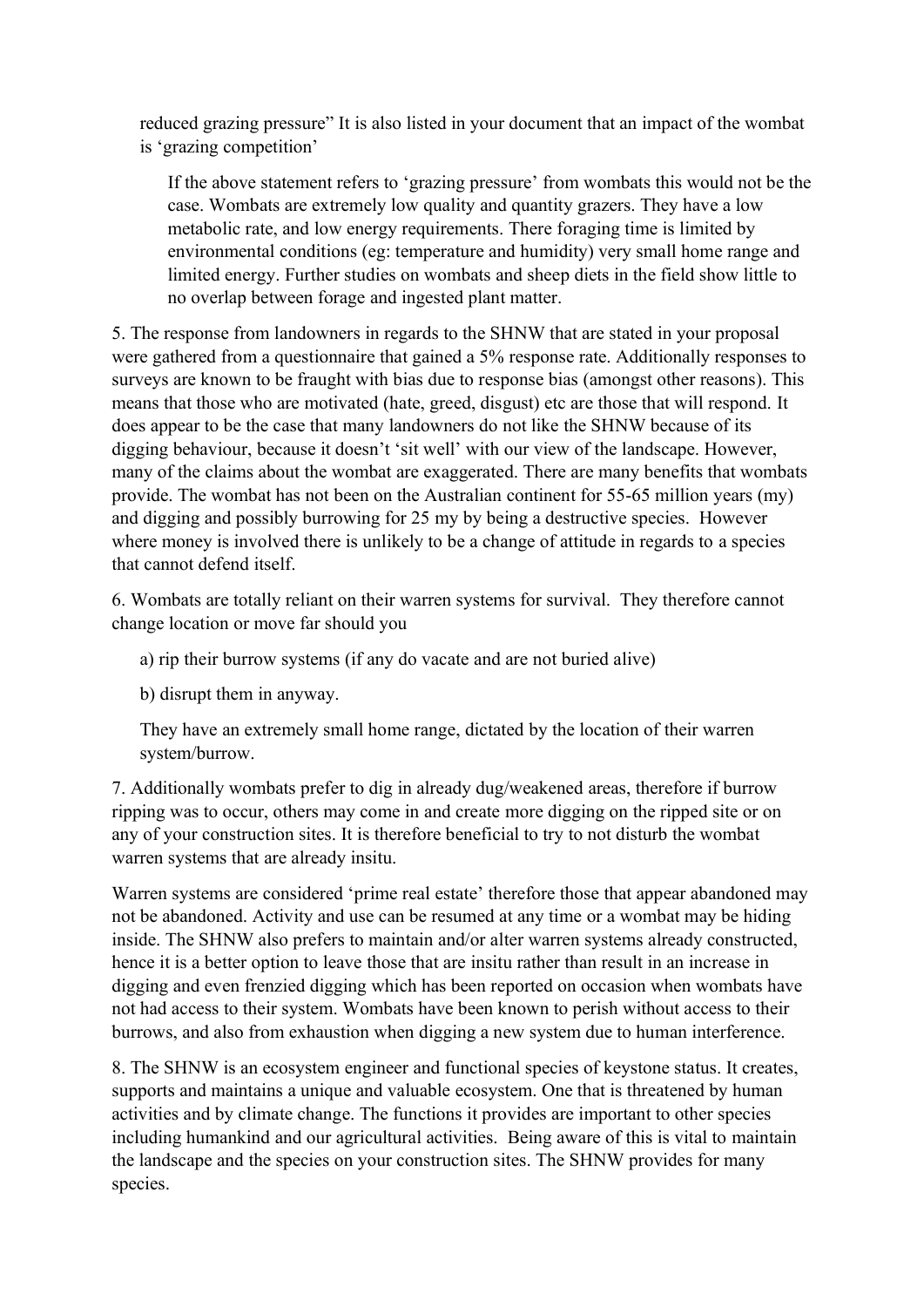9. Listed in your report (8.3.2 Wombats) is how wombats are viewed by landowners. Most landowners and people in general, are not aware of the services provided. Despite the perception that wombats are destructive, and management being based on perception, there has been no study into the repercussions from the wombat's activities until now. Digging species worldwide have been proven functional species, but Australia is still following its old methods of management rather than questioning methods that have led to a shameful extinction rate.

No individual nor organisation can know all the answers regarding species. The information in your proposal regarding the SHNW appears to have been sourced from only a few articles rather than experts in the field. I am therefore hoping that EBS Ecology contracted 'experts' in regards to all species that are occurring on your construction site. It is highly remiss that no population count, health status, determination of the status of the warren systems for the SHNW was included in your report. Apart from numerous scientists that would assist you, there is also a wombat rescue group that assists in management of the SHNW. If you do require further assistance please get in contact with me.

Thank you for the opportunity to respond to your proposal.

Kind regards,